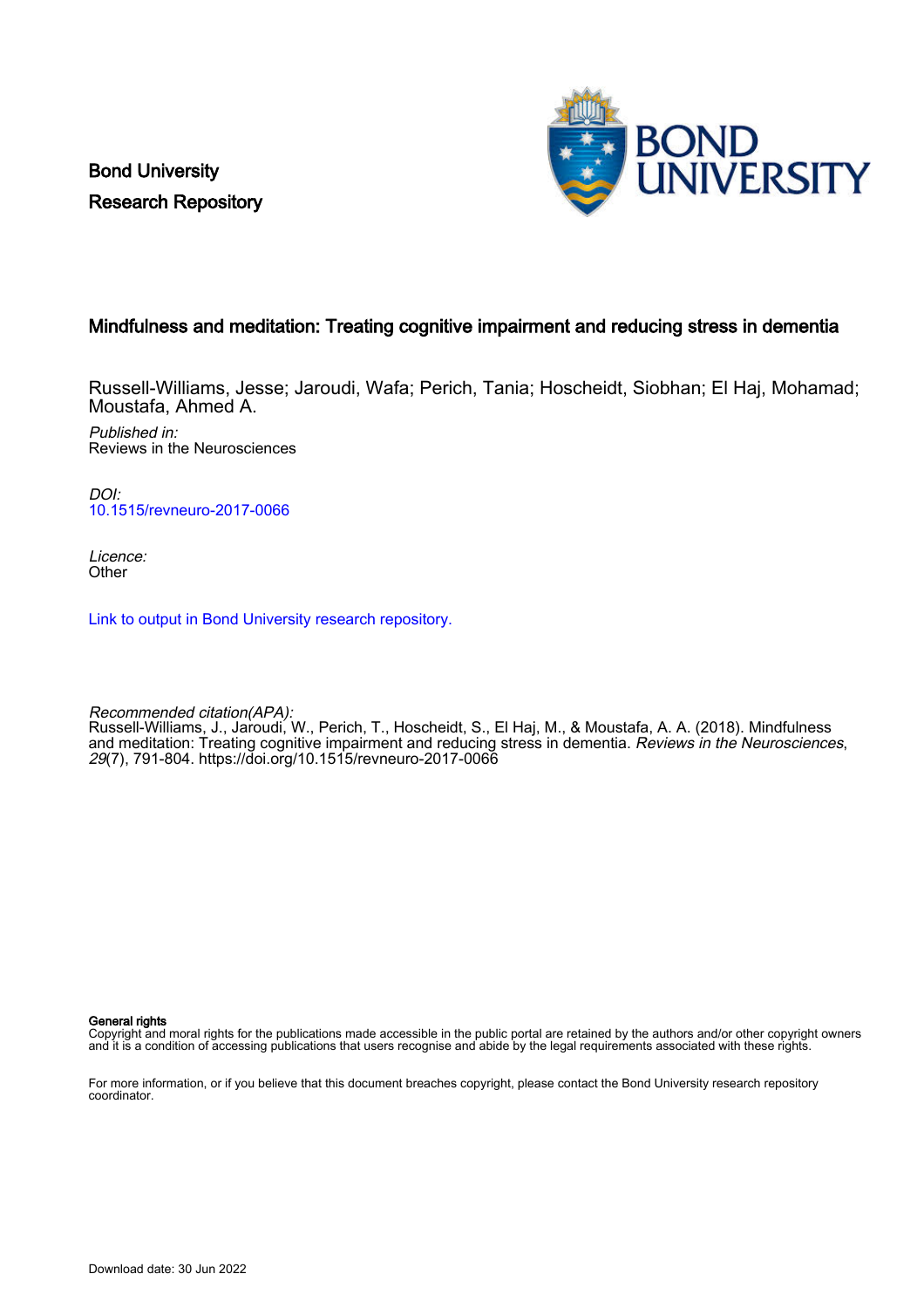Jesse Russell-Williams, Wafa Jaroudi, Tania Perich, Siobhan Hoscheidt, Mohamad El Haj and Ahmed A. Moustafa\*

# **Mindfulness and meditation: treating cognitive impairment and reducing stress in dementia**

<https://doi.org/10.1515/revneuro-2017-0066> Received August 11, 2017; accepted December 8, 2017; previously published online February 21, 2018

**Abstract:** This study investigates the relationship between mindfulness, meditation, cognition and stress in people with Alzheimer's disease (AD), dementia, mild cognitive impairment and subjective cognitive decline. Accordingly, we explore how the use of meditation as a behavioural intervention can reduce stress and enhance cognition, which in turn ameliorates some dementia symptoms. A narrative review of the literature was conducted with any studies using meditation as an intervention for dementia or dementia-related memory conditions meeting inclusion criteria. Studies where moving meditation was the main intervention were excluded due to the possible confounding of exercise. Ten papers were identified and reviewed. There was a broad use of measures across all studies, with cognitive assessment, quality of life and perceived stress being the most common. Three studies used functional magnetic resonance imaging to measure functional changes to brain regions during meditation. The interventions fell into the following three categories: mindfulness, most commonly mindfulness-based stress reduction (six studies); Kirtan Kriya meditation (three studies); and mindfulness-based Alzheimer's stimulation (one study). Three of these studies were randomised controlled trials. All studies reported significant findings or trends towards significance in a broad range of measures, including a reduction of cognitive decline, reduction in perceived stress, increase in quality of life, as well as increases in functional connectivity, percent volume brain change and cerebral blood flow in areas of the cortex. Limitations and directions for future studies on meditation-based treatment for AD and stress management are suggested.

**Keywords:** Alzheimer's disease; dementia; mild cognitive impairment (MCI); mindfulness; neural studies; stress.

# **Introduction**

## **Alzheimer's disease**

Alzheimer's disease (AD) is a terminal neurodegenerative disease and is the most common form of dementia. Supporting this, AD is suggested as accounting for 60%– 80% of cases of dementia (Alzheimer's Association, 2016). Worldwide, the disease is estimated to affect over 46 million people (Alzheimer's Disease International, 2015). A recent report released by Alzheimer's Australia and the University of Canberra estimates that dementia currently affects over 400 000 Australians (Brown et al., 2017). It is expected that the morbidity rates of AD will almost double over the next 20 years (Australian Bureau of Statistics, 2014). As such, it is highlighted that dementia is becoming the leading cause of death in Australia.

Currently, there is no specific cure for AD. Instead, to manage the disease, pharmacological treatments slow the progression of cognitive decline for 6–12 months in roughly 50% of AD patients (Alzheimer's Association, 2017). In search for additional and more effective methods to alleviate the burden of AD without the consequences of adverse events such as gastrointestinal issues, there are a large number of studies exploring non-pharmacological treatment approaches towards AD (Paller et al., 2015).

There are many cognitive processes that tend to be affected or impaired over the progression of AD. Mild cognitive impairment (MCI) and subjective cognitive decline (SCD) have been proposed as prodromal stages of AD (Larouche et al., 2015; Smart et al., 2016). The rate of

**<sup>\*</sup>Corresponding author: Ahmed A. Moustafa,** School of Social Sciences and Psychology, Western Sydney University, Sydney 2751, New South Wales, Australia; and Marcs Institute for Brain and Behaviour, Western Sydney University, Sydney 2751, New South Wales, Australia, e-mail: [a.moustafa@westernsydney.edu.au](mailto:a.moustafa@westernsydney.edu.au) **Jesse Russell-Williams and Wafa Jaroudi:** School of Social Sciences and Psychology, Western Sydney University, Sydney 2751, New South Wales, Australia

**Tania Perich:** School of Social Sciences and Psychology, Western Sydney University, Sydney 2751, New South Wales, Australia; and School of Psychiatry, University of New South Wales, Sydney 2751, New South Wales, Australia

**Siobhan Hoscheidt:** Gerontology and Geriatric Medicine, Wake Forest School of Medicine, Winston-Salem 27157, NC, USA **Mohamad El Haj:** University of Lille, CNRS, CHU Lille, UMR 9193–SCALab–Sciences Cognitive Sciences Affectives, F-59000 Lille, France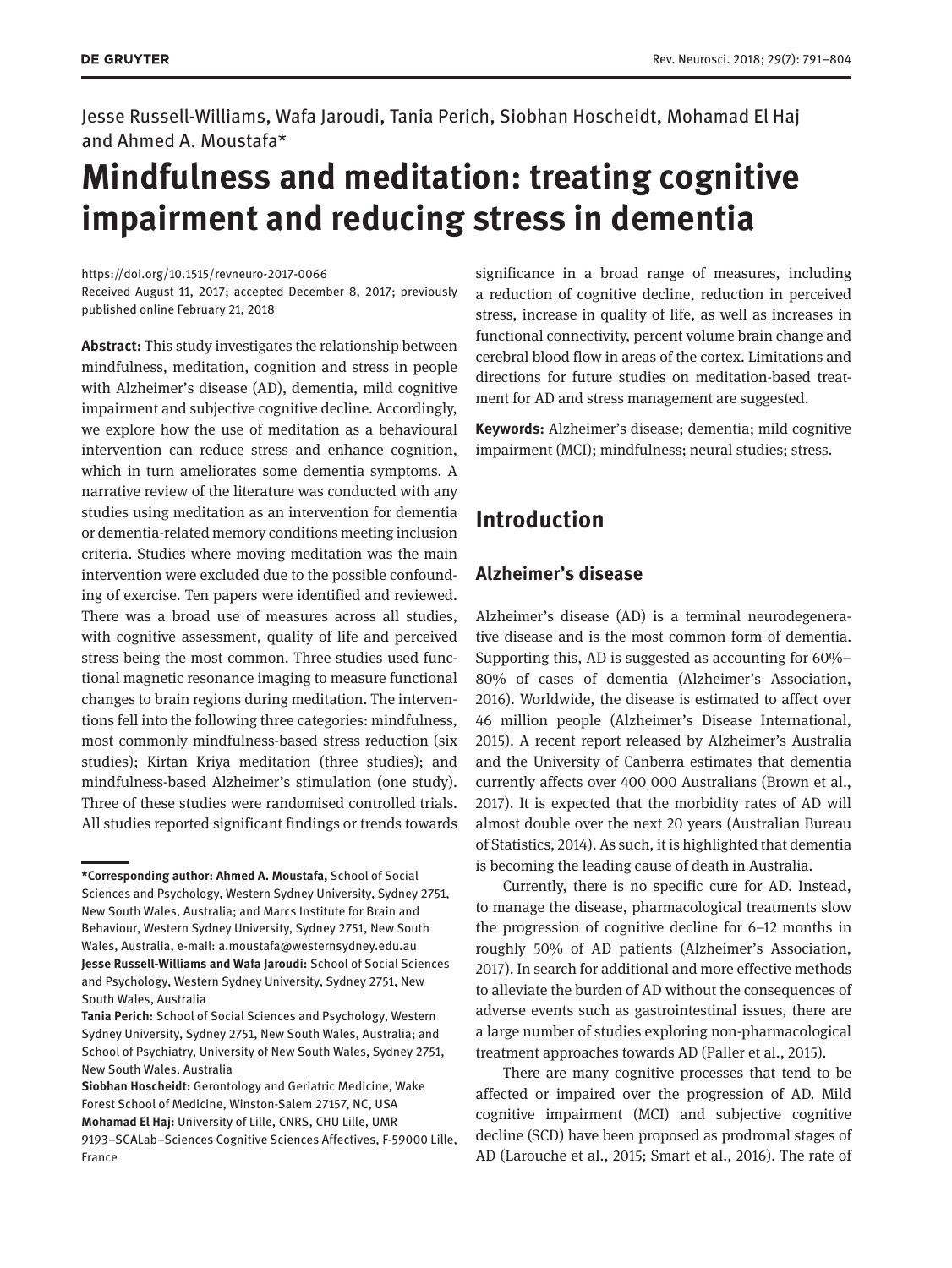conversion from amnestic MCI to AD is estimated to be as high as 80% over a 6-year period (Petersen et al., 2001). Therefore, early intervention is crucial at the onset of symptoms as suggested by many studies that attempt to treat AD using pharmacological approaches such as donepezil (e.g. Chang et al., 2015). In support of early intervention, treatment effectiveness tends to be reported higher during the early stages of AD (Seltzer et al., 2004; Chang et al., 2015) by slowing disease progression. Regarding treatment, effectiveness may depend on brain regions commonly affected by the disease.

Both AD and MCI have pronounced effects on many regions of the brain (Newberg et al., 2014; Larouche et al., 2015). The deterioration of brain activity in AD arguably begins in the hippocampus, a part of the limbic system located in the medial temporal lobe, areas primarily associated with memory and emotion. Deterioration then spreads to other regions, eventually affecting the whole brain glucose metabolism, resulting in reduced neuronal processing, particularly in the bilateral parietal and temporal lobes (Newberg et al., 2014). The temporal lobe is primarily associated with episodic memory, emotion and mood (Campbell and MacQueen, 2004; Phelps, 2004) while the parietal lobe is associated with sensation, selfawareness, attention, memory retrieval and theory of mind (Mesulam, 1983; Saxe and Kanwisher, 2003; Wagner et al., 2005). Both areas contribute to the default mode network (DMN), which is adversely affected in the early stages of AD (Greicius et al., 2004; Sorg et al., 2007). Thus, it could be suggested that the brain regions affected by AD (e.g. the hippocampus, parietal and temporal lobes) may share something in common, including their role of regulating emotion, memory and awareness.

## **Stress, cognition and dementia**

Stress is generally used as an umbrella term and differs across contexts. However, in this paper, it will be discussed in terms of situations where individuals are confronted with aversive stimuli that lead to a negative physiological change (Kim and Diamond, 2002). Further discussed will be how stress has deleterious effects on the hippocampus structurally and functionally over age. Later integrated will be the negative implications of stress on cognition regarding MCI, dementia and AD.

Individuals in stressed states may experience depression that is accompanied by neuronal atrophy in the hippocampus (Duman, 2002). Adult individuals who have experienced severe early childhood abuse involving stress are shown to have a 12% reduction in left hippocampal

volume compared to individuals who have not experienced abuse (Bremner et al., 1997). Reduced left side hippocampal volume has similarly been found in adult women who were sexually abused during childhood (Stein et al., 1997). Such findings therefore suggest that most individuals who have been emotionally neglected during childhood are at risk of developing or develop major depressive disorder and, show reduced white matter in their left hippocampi as well as smaller hippocampal head volumes (Frodl et al., 2010; Carballedo et al., 2012). Similar cases have also been found in adults who developed posttraumatic stress disorder (PTSD) after childhood mistreatment in which they revealed small hippocampal volume (Weniger et al., 2008) and atrophy associated with worsened functioning in memory recall (Utto et al., 1993). Therefore, several studies provide evidence on the relationship between stress (and stress-related emotional states such as depression) and increased release of cortisol affecting hippocampal structure and function.

In addition to the hippocampus, smaller volumes have been found in the anterior cingulated cortex and caudate (Cohen et al., 2006), including reductions in the left dorsomedial prefrontal cortex (van Harmelen et al., 2010). However, childhood maltreatment alone cannot provide support for altered hippocampal volume since some individuals do not show such alteration but only demonstrate worsened learning and memory functions (Golier et al., 2005). Explaining this relation between functional disruptions could be chronic and artificial extreme elevated or reduced cortisol levels impairing learning and memory (Young et al., 1999; Lupien et al., 2002). Further, the age at which traumatic or stressful childhood events occur plays a major role in the development of psychiatric disorders (e.g. PTSD). This in turn affects hippocampal development and disruption of the stress response (Frodl and O'Keane, 2013). This is supported by studies that have found that babies born to mothers who experience high levels of stress during pregnancy have less emotional responsiveness and produce increased amount of cortisone as a response to stress (Davis et al., 2011; Field, 2011), indicating sensitive stress response systems (Frodl and O'Keane, 2013). Furthermore, this could include disruption to the development of the hippocampus as stress and cortisone are found to affect synaptic plasticity, hippocampal dendritic morphology (especially damage to apical dendrites in CA3 pyramidal neurons) and, reduced neurogenesis in adult brains consequently leading to memory impairments (Kim and Diamond, 2002; McEwen, 2000).

To further discuss the effects of early experiences over the lifespan in focus, Brunson et al. (2005) explored whether early psychological stress in rats had an impact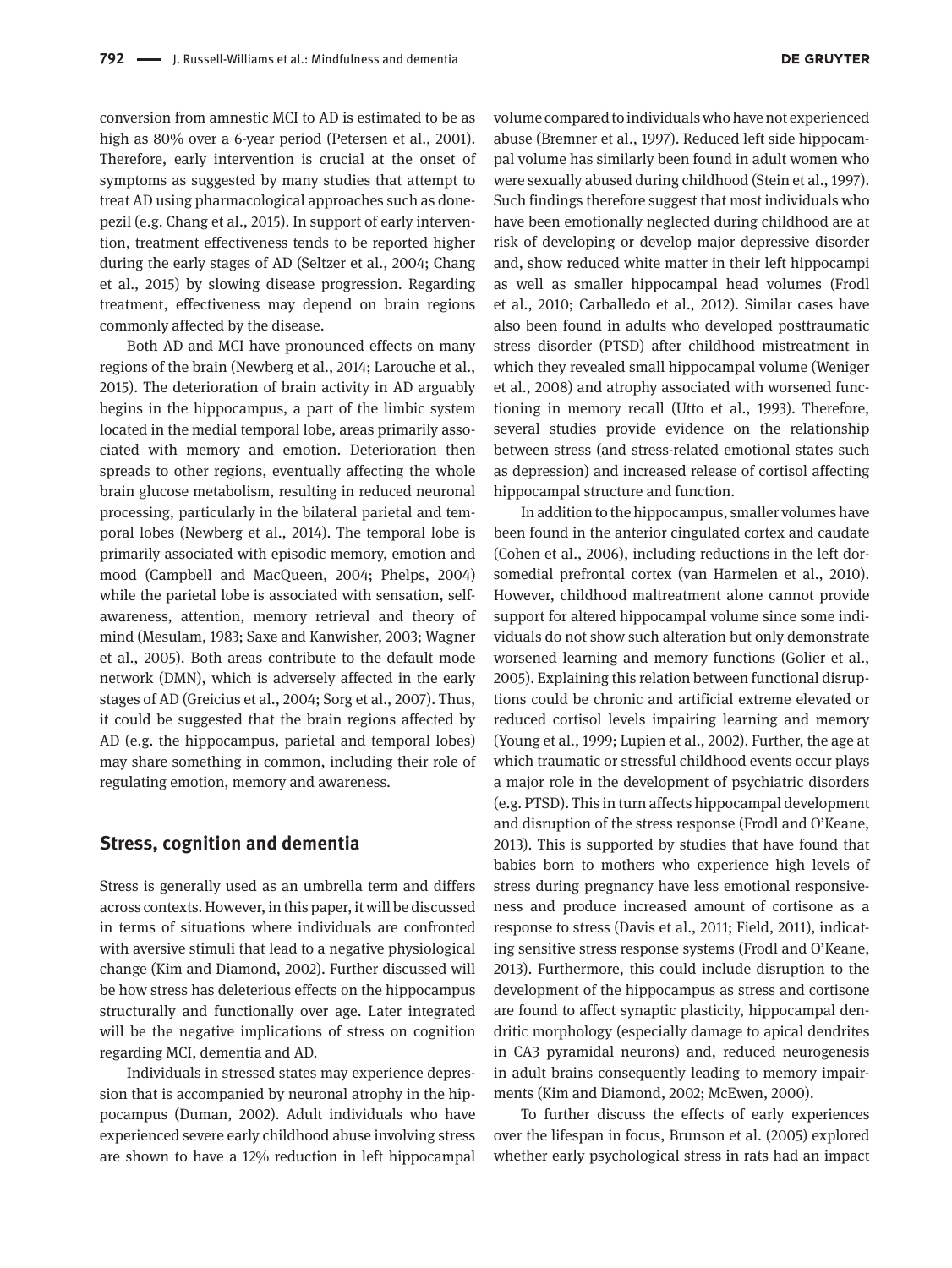on hippocampal functioning overtime (from young adulthood to middle age). Measures included synaptic function and plasticity and substrates of learning and memory essential for hippocampal functioning. Findings of the study included worsened hippocampal-related cognitive functions such as learning and memory, along with long-term potentiation being affected in the CA3 and CA1 regions. Moreover, in older aged individuals, stress initiating extreme levels of cortisone speeds the process of age-related cognitive decline and increases the chances of hippocampal neuronal damage (McEwen and Sapolsky, 1995; Kim and Yoon, 1998; de Kloet et al., 1999; McEwen, 2000). Glucocorticoid receptor activation by cortisone and stress reduce hippocampal plasticity, thus affecting learning and memory, especially spatial memory (de Kloet et al., 1999; Kim and Diamond, 2002). Thus, it could be suggested from these findings that early life stress damages the hippocampus progressively, showing how stress can lead to cognitive decline and age-related neurodegenerative diseases such as dementia.

Distress is also related to the development of AD, including its faster rate of progression (Wilson et al., 2011). Supporting these findings, definite dementia diagnosis and worsened cognition are reported in elderly individuals with long-term distress (Wilson et al., 2007a,b). Further, distress triggers the release of the hormone cortisol, which relates to the function of the hippocampus. It has also been found that with increased distress and the release of excess cortisol, episodic memory becomes impaired (Buchanan et al., 1999; Gurvits et al., 1996; McEwen, 2000; Archer et al., 2009; Wilson et al., 2007a,b). The production of cortisol in excess is reported to result in decreased right hippocampi and orbitofrontal cortex volume (Gianaros et al., 2007). The next section explores how mindfulness may help reduce stress and thus possibly ameliorate cognitive decline in dementia.

### **Mindfulness**

Mindfulness has been defined as 'Paying attention in a particular way: on purpose, in the present moment, and non-judgmentally' (Kabat-Zinn, 1990). In Buddhism, mindfulness is an essential part of the religion, contributing to the Noble Eightfold Path to Enlightenment (Santina, 1997). Western interpretations of mindfulness incorporate mindfulness meditation techniques into structured learning programs that are secular in nature. For example, mindfulness-based stress reduction (MBSR) developed by Jon Kabat-Zinn, a US-based medical practitioner, was initially designed to help patients manage pain (Kabat-Zinn,

1982). It follows an 8-week format where participants learn a variety of mindfulness meditation techniques over the course of the program (Kabat-Zinn, 1990).

A recent meta-analysis has shown that meditation, including mindfulness meditation, consistently alters a number of brain regions in healthy populations of experienced and novice meditators. These areas include the hippocampus, the frontopolar cortex, the sensory cortices and insula, the anterior cingulate cortex, mid-cingulate cortex, orbitofrontal cortex, superior longitudinal fasciculus and corpus callosum (Fox et al., 2014). Focusing on the benefits that mindfulness has on the brain overall, research suggests that MBSR increases grey matter in the left hippocampus, posterior cingulated cortex and the temporoparietal junction and cerebellum (Hölzel et al., 2011), as opposed to the implication of stress, which tends to reduce hippocampal volume (Gianaros et al., 2007). Therefore, since the hippocampus is involved in memory, emotional regulation such as stress and depression among others, MBSR is understood as an effective approach to managing AD and the resulting emotional challenges involved.

Moreover, mindfulness has been found to increase emotion regulation and reduce anxiety and depression (Tang et al., 2015), which are suggested to also reduce stress (Nima et al., 2013). Thus, by overcoming these negative emotional states through methods of mindfulness and meditation, AD symptoms can perhaps be managed using nonpharmacological interventions (NPIs). A recent review by Berk et al. (2016) examined six studies measuring the effects of a mindfulness intervention on the cognitive capacities of older adults. The review found that mindfulness interventions had a positive effect on some cognitive tests in most studies. However, these positive effects were either small or not present in healthy older adults. Small study sizes and the lack of sensitivity of the cognitive tests were highlighted as limitations in the studies reviewed. Such limitations could suggest that if done using larger sample sizes, mindfulness may yield stronger positive impacts on more cognitive domains and also benefit older cognitively healthy individuals. Another type of mediation has also been recently examined in the management of AD. Kirtan Kriya (KK) meditation is a set of chanting and breathing techniques that is part of the Kundalini Yoga tradition. It involves the repetition of the phrase 'Sa Ta Na Ma' over a period of time (around 15–30 min) along with accompanying hand movements. Kundalini Yoga is influenced by Hindu principles and was brought to the West by Yogi Bhajan.

A review regarding the effects of mediation on stress and AD pathology was conducted by Khalsa (2015).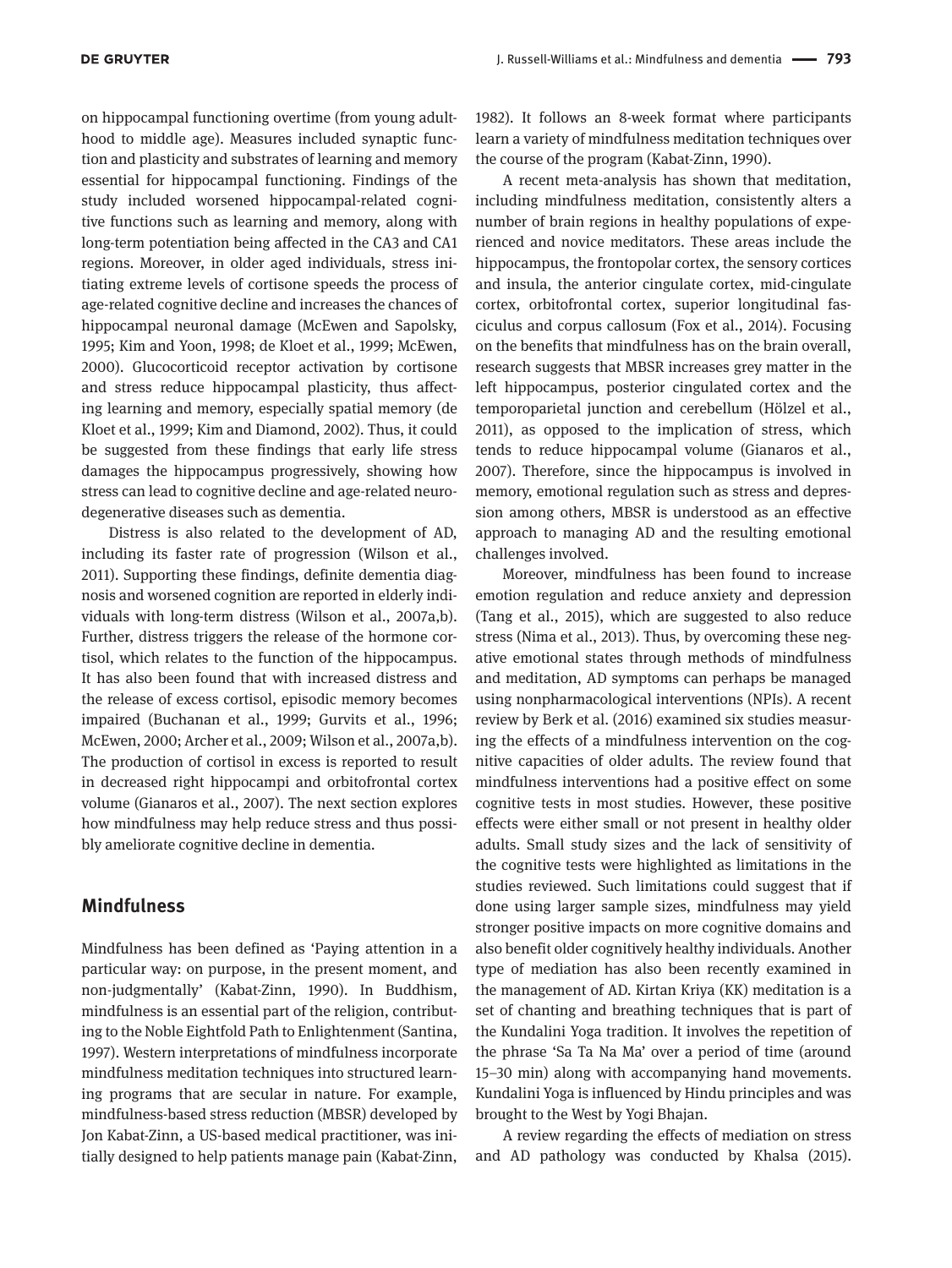This review focused on KK as a way to reduce stress and increase cognition in patients with MCI and SCD. It reported that practicing KK reduced many AD risk factors, including a reduction in depression, increased sleep quality and improved quality of life (QOL). Moreover, other researchers investigating the effects of mediation on cognitive decline in older adults report meditation as offsetting cognitive decline (Gard et al., 2014). Other reviews, although limited by the number of available studies, have focused on the potential of meditation as a treatment for older adults with cognitive decline based on brain changes in long-term meditators (Luders, 2014) or the overlap in brain areas affected by meditation and neurodegenerative diseases found in neuroimaging studies (Newberg et al., 2010). Another review conducted by Larouche et al. (2015) investigated the potential benefits of mindfulness-based interventions (MBIs) for people with MCI and AD. This review proposed a model relevant in the exploration of mindfulness and meditation on AD in line with the allostatic load theory. This theory outlines how chronic stress builds up over time, causing wear and tear to the body and brain. It is suggested that conversion from AD risk to probable AD development including MCI could be moderated or prevented using MBIs that reduce a wide range of factors that lead to allostatic load. Considering that mindfulness and other types of meditation could reduce both brain atrophy and the resultant cognitive and mood deficiencies seen in patients with MCI and AD, this review aims to search the literature exploring methods of mindfulness and meditation as promising and fast developing areas of research in AD management.

## **Methods**

A broad search was conducted of the PubMed and PsychINFO databases for journal articles ranging from the date of inception to the date of writing (1 February 2017). The search terms used were 'mindful\*' OR 'meditation' AND 'Alzheimer\*' OR 'mild cognitive impairment' OR 'dementia.' It was decided to keep the search terms broad and search all text so as to catch all relevant studies. Results of the search identified 102 original research articles. Abstracts were inspected and articles were excluded if they did not include participants with any form of dementia or MCI and did not use any type of meditation; were in a language other than English; used exercise as a key element of the study; did not measure any cognitive-, stress- or QOL-related variables; or did not include enough information to tell if the intervention was a form of meditation. Ten relevant studies were identified after applying the

exclusion criteria. These studies focused on mindfulness or meditation as a treatment for AD, MCI, dementia or SCD. Of the 10 studies, three were randomised controlled trials (RCTs), with one being a longitudinal RCT (LRCT). Figure 1 represents a flowchart of the study selection process. Table 1 presents an overview of the 10 studies of focus.

## **Results**

The findings of this study included one LRCT measuring the effects of meditation on the cognitive capacities of older individuals experiencing memory loss associated with AD (Quintana-Hernández et al., 2016). The remaining nine studies can be classified as either pilot or feasibility studies. The LRCT study strongly supports the findings of the nine other pilot/feasibility studies that suggest that meditation has a wide range of benefits for AD, MCI and dementia patients.

Quintana-Hernández et al. (2016) conducted a longitudinal, non-inferiority and equivalence RCT with 120 participants diagnosed with AD and being treated with donepezil. All participants scored ≥18 on the Mini-Mental Status Examination (MMSE). There were three experimental groups: mindfulness-based Alzheimer's stimulation (MBAS), a program based primarily on MBSR with the addition of KK meditation and elements of mindfulness-based elder care, multi-sensorial stimulation exercises and chair yoga; cognitive stimulation therapy (CST); progressive muscle relaxation (PMR); and a control group of treatment as normal. Over the course of 2 years, participants in the experimental groups participated in three weekly sessions of intervention. Pre and post cognitive assessments were carried out using the Cambridge Examination for Mental Disorders of the Elderly and Mini-Mental State Examination



**Figure 1:** Flow diagram.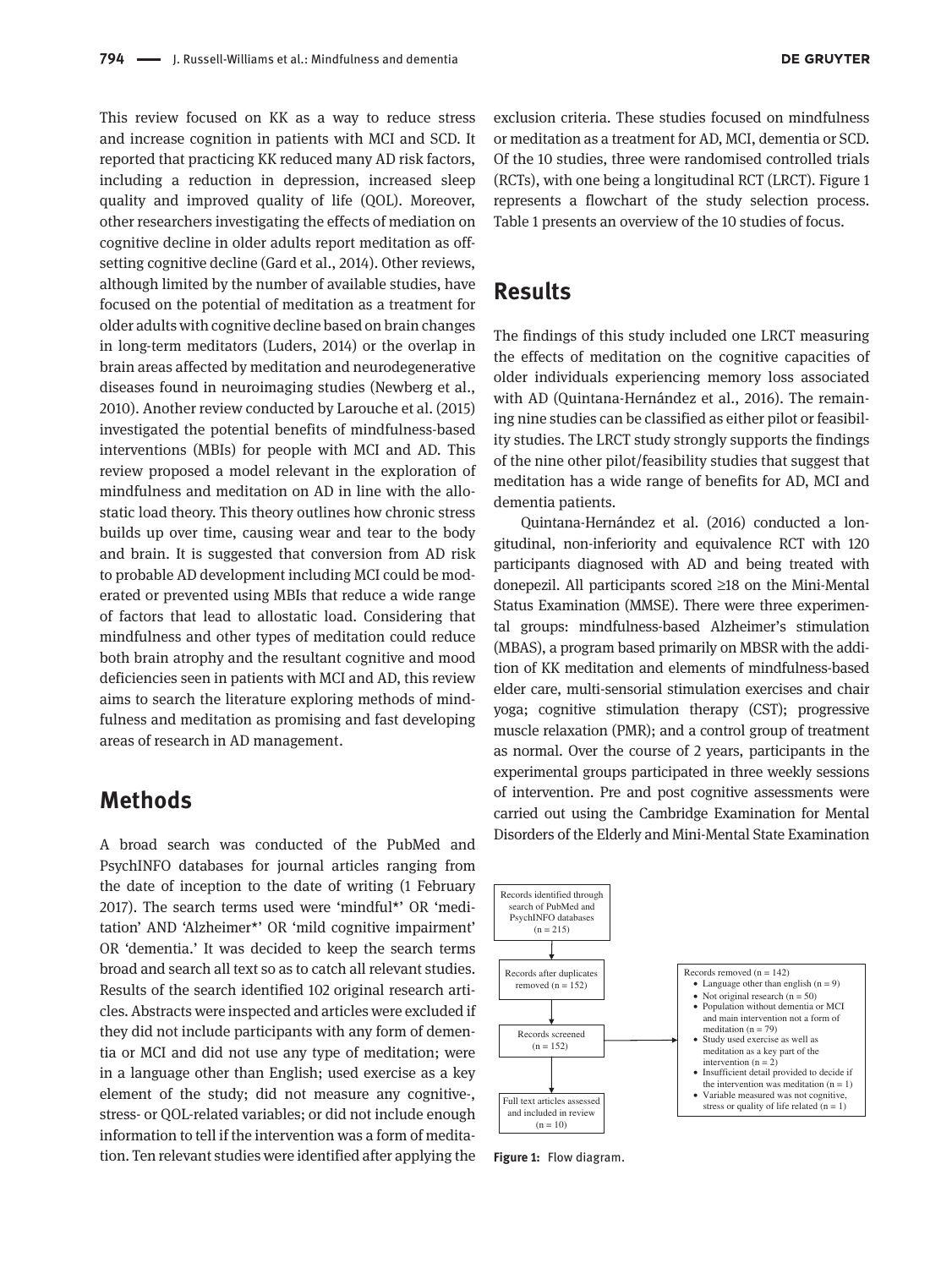| Author                                  | Population type                                                                                                                                                                                      | Experimental group                                                                                                                                                                                                | Control group<br>included | Variable measured                                                                                                                                                                                                                             | Significant findings                                                                                                                                                              | Study type and study<br>size                                                                     | E gene tested for<br>Apolipoprotein |
|-----------------------------------------|------------------------------------------------------------------------------------------------------------------------------------------------------------------------------------------------------|-------------------------------------------------------------------------------------------------------------------------------------------------------------------------------------------------------------------|---------------------------|-----------------------------------------------------------------------------------------------------------------------------------------------------------------------------------------------------------------------------------------------|-----------------------------------------------------------------------------------------------------------------------------------------------------------------------------------|--------------------------------------------------------------------------------------------------|-------------------------------------|
| et al. (2016)<br>Hernández<br>Quintana- | S                                                                                                                                                                                                    | cognitive stimulation and PMR.<br>three treatment sessions per<br>week carried out for 2 years<br>$\frac{1}{5}$<br>Alzheimer's stimulation,<br>Three treatment group:<br>mindfulness-based<br>All groups involved | Yes                       | CAMDEX-R, including the<br>Cognitive assessment:<br>MMSE and CAMCOG                                                                                                                                                                           | significantly better scores on<br>Mindfulness and cognitive<br>stimulation groups had<br>Mindfulness effect size<br>cognitive assessments<br>$(p \ge 0.80)$                       | randomized clinical<br>and equivalence,<br>noninferiority<br>Longitudinal,<br>$n = 120$<br>trial | Yes                                 |
| Wells et al.<br>(2013b)                 | VCI                                                                                                                                                                                                  | practice, $M = 26$ min/day)<br>8 weeks (reported home<br>One treatment group<br>Mindfulness (MBSR)                                                                                                                | Yes                       | Functional connectivity<br>hippocampal atrophy<br>measured using fMRI<br>in the DMN and<br>scans                                                                                                                                              | functional connectivity between<br>volume difference favouring the<br>brain regions. Trends towards<br>significant hippocampal<br>Significant increase in<br>mindfulness group    | Pilot study<br>$n = 14$                                                                          | $\frac{1}{2}$                       |
| Wells et al.<br>(2013a)                 | <b>MCI</b>                                                                                                                                                                                           | practice, $M = 26$ min/day)<br>8 weeks (reported home<br>Mindfulness (MBSR)                                                                                                                                       | Yes                       | standardized QOL<br>ADAS-cog and                                                                                                                                                                                                              | No significant results. Trends<br>towards improvement<br>on the ADAS-cog test                                                                                                     | Pilot study<br>$n = 14$                                                                          | $\frac{1}{2}$                       |
| Paller et al.<br>(2015)                 | strokes, $n = 2$ ; memory<br>their caregivers, n = 20<br>$n = 3$ ; frontotemporal<br>$d$ ementia, $n = 1$ ; and<br>$MCI, n = 2; multiple$<br>complaints without<br>clinical diagnosis,<br>AD, n = 9; | therapy and acceptance and<br>Program developed mainly<br>from MBSR with elements<br>of dialectical behaviour<br>Mindfulness 8 weeks<br>commitment therapy                                                        | $\tilde{z}$               | Status and posttreatment<br>Pittsburgh Sleep Quality<br>Inventory, Beck Anxiety<br>for the Assessment of<br>B, Repeatable Battery<br>Inventory, TMT A and<br>QOL in AD, Geriatric<br>Neuropsychological<br>Depression Scale,<br>questionnaire | significant improvement in any<br>quality of life $(p=0.001)$ and<br>Significant improvement in<br>a decrease in depressive<br>symptoms $(p=0.49)$ . No<br>of the cognitive tests | Patients with cognitive<br>$caregivers, n=20$<br>$decline, n = 17$                               | $\frac{1}{2}$                       |
| Smart et al.<br>(2016)                  | <b>GCD</b>                                                                                                                                                                                           | (MBSR tailored to older adults)<br>Two treatment groups - MT<br>and<br>뿐                                                                                                                                          | ş                         | psychological functioning<br>report measures of<br>EEG, fMRI, self-                                                                                                                                                                           | cognitive complaints and an<br>Increase in percent volume<br>brain change. Decrease in<br>efficacy. EEG results also<br>increase in memory self-<br>appeared positive             | without $SCD$ , $n = 22$ )<br>$n = 36$ (SCD, $n = 14$ ;<br>Pilot randomized<br>controlled trial  | $\frac{1}{2}$                       |
| Innes et al.<br>(2016a)                 | SCD (including MCI)                                                                                                                                                                                  | Meditation (KK) 12 weeks,<br>12 weeks, 12 min a day<br>Two treatment groups -<br>12 min a day, and ML                                                                                                             | ş                         | Recruitment and retention<br>treatment expectancy and<br>patient experience of the<br>practice adherence,<br>rates, attendance,<br>study                                                                                                      | Likely or very likely to continue<br>elaxing, calming, peaceful or<br>74% found the program<br>Retention rate, 92%<br>Adherence, 93%<br>practice, 87%<br>uplifting                | Acceptability and<br>feasibility study<br>$n = 60$                                               | $\frac{1}{2}$                       |

Table 1: Overview of studies on mindfulness, mediation and relationship to AD symptoms. **Table 1:** Overview of studies on mindfulness, mediation and relationship to AD symptoms.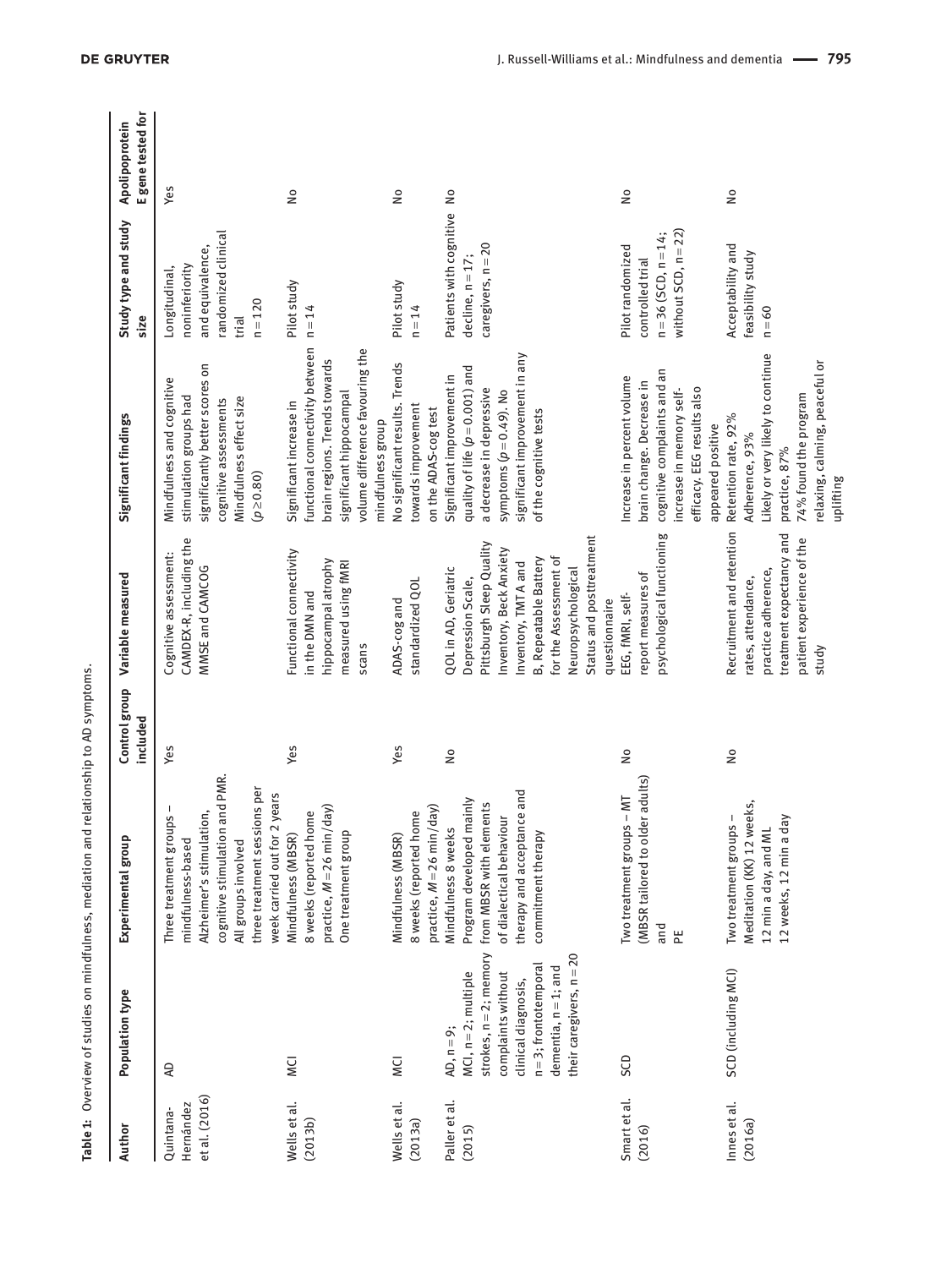| Author                   | Population type                                                                        | Experimental group                                                                                           | included      | Control group Variable measured                                                                                                                                                                                                                                   | Significant findings                                                                                                                                                                                                                                                                                | Study type and study<br>size                     | E gene tested for<br>Apolipoprotein |
|--------------------------|----------------------------------------------------------------------------------------|--------------------------------------------------------------------------------------------------------------|---------------|-------------------------------------------------------------------------------------------------------------------------------------------------------------------------------------------------------------------------------------------------------------------|-----------------------------------------------------------------------------------------------------------------------------------------------------------------------------------------------------------------------------------------------------------------------------------------------------|--------------------------------------------------|-------------------------------------|
| Innes et al.<br>(2016b)  | SCD (including MCI)                                                                    | meditation (KK) 12 weeks,<br>Two treatment groups -<br>12 weeks, 12 min a day<br>12 min a day, and ML        | $\frac{1}{2}$ | sleep and health-related<br>Perceived stress, mood,<br>ool                                                                                                                                                                                                        | Both groups showed significant RCT<br>quality and some psychological<br>increases in mood, sleep<br>measures $(p=0.05)$                                                                                                                                                                             | $n = 60$                                         | $\frac{1}{2}$                       |
| Innes et al.<br>(2012)   | ą                                                                                      | Meditation (KK) 8-weeks,<br>11 min twice a day                                                               | $\frac{1}{2}$ | Dispositional Resilience<br>Perceived Stress Scale,<br>Self-Compassion Scale<br>Profile of Mood States.<br>Questionnaire. PANAS,<br>Scale, General Sleep<br>Memory Functioning<br>and blood pressure<br>Disturbance Scale,                                        | retrospective memory function<br>$(p=0.04)$ and systolic blood<br>Significant improvement in<br>perceived stress $(p=0.03)$ ,<br>sleep quality ( $p = 0.02$ ),<br>pressure $(p=0.004)$                                                                                                              | AD, n = 6; caregivers,<br>Pilot study<br>$n = 6$ | $\frac{1}{2}$                       |
| et al. (2010)<br>Newberg | memory impairment,<br>MCI, n = 5; moderate<br>Age-associated<br>$n=7$ ;<br>$n=3$<br>Æ, | a day,<br>day<br>Two treatment groups -<br>(KK) 8 weeks, 12 min<br>ML 8 weeks, 12 min a<br>Meditation<br>and | å             | as possible in 60 seconds<br>Memory task, Trails A and<br>Substitution Test, Logical<br>tests, WAIS, Digit Symbol<br>B and a category fluency<br>named as many animals<br>task in which subjects<br>neuropsychological<br>CBF measured with<br>fMRI, a battery of | task, the WAIS and the logical<br>superior frontal and superior<br>improvement in the category<br>fluency task. Trends towards<br>parietal cortices. Significant<br>significance in the Trials B<br>$(p<0.05)$ in baseline CBF<br>ratios in the prefrontal,<br>Significant increases<br>memory task | Preliminary study<br>$n = 15$                    | $\frac{1}{2}$                       |
| Lenze et al.<br>(2014)   | SCD and anxiety-<br>related distress                                                   | program<br>One group: 8-week program;<br>One group: 12-week<br>Mindfulness (MBSR)                            | $\frac{1}{2}$ | Worry Questionnaire -<br>DKEFS, verbal fluency<br>A battery of cognitive<br>tests (RBANS, CVLT,<br>test), Penn State<br>Abbreviated                                                                                                                               | Significant increase in cognitive<br>seven measures. Worry-severity<br>showed a significant reduction<br>$(p=0.001)$ and a large effect<br>performance on four out of<br>size                                                                                                                       | Pilot study<br>$n = 12$                          | $\frac{1}{2}$                       |

**Table 1** (continued)

Table 1 (continued)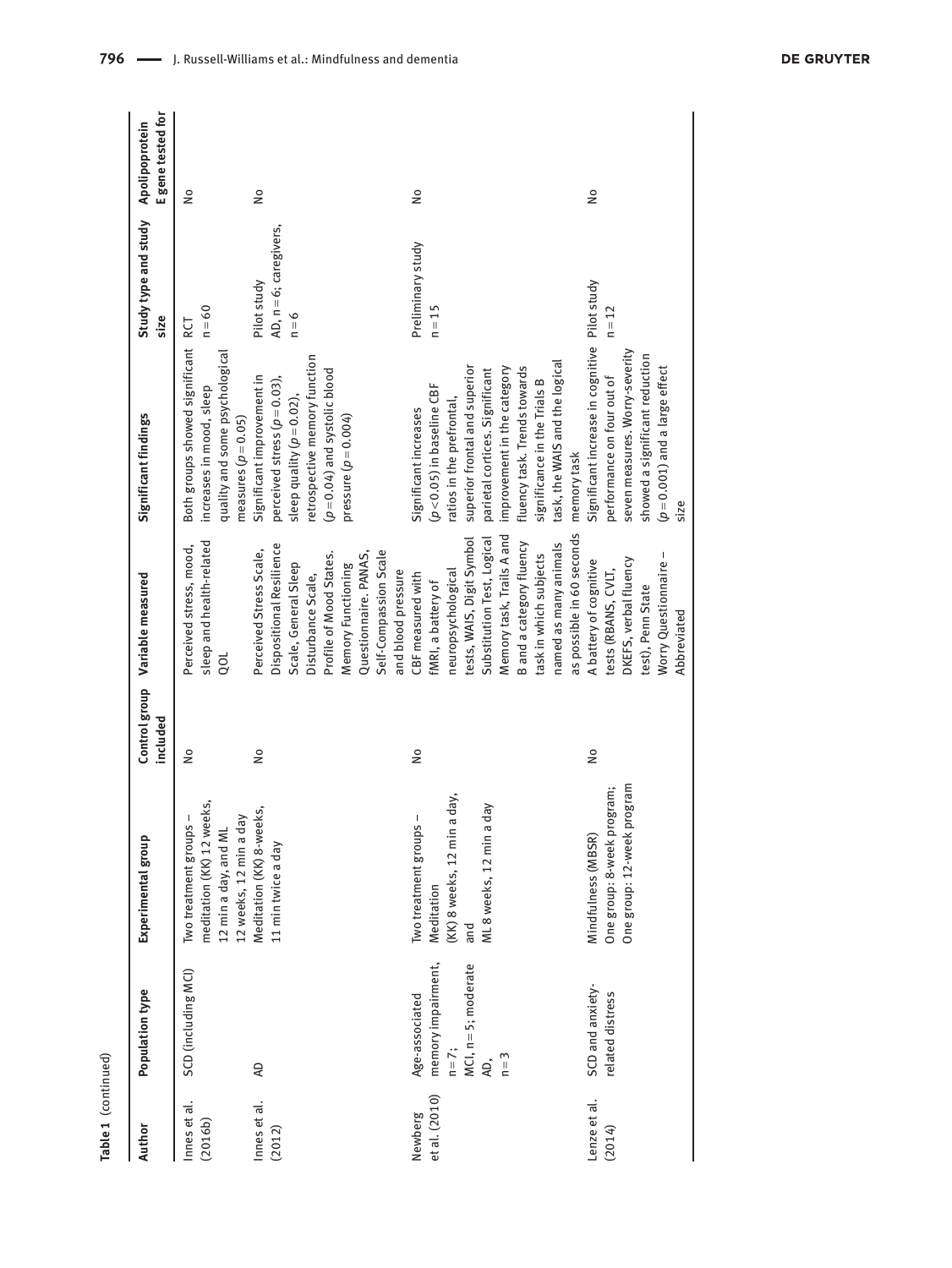(CAMDEX-R, MMSE and Cambridge Cognition Examination [CAMCOG]). To assess the non-inferiority of MBAS, the rationale for choice of the comparative treatments were as follows: CST, because it is currently the most widely used non-pharmacological treatment, and PMR, to ascertain if mindfulness provided any benefit in addition to muscle relaxation. Patients in all the groups continued their regular treatment with donepezil. The control group comprised treatment with donepezil as normal. There was no significant difference between the groups on any of the sociodemographic or clinical variables except for dyslipidaemia in the PMR group. There was no significant difference in scores between groups on the MMSE at baseline. However, there was a significant difference in CAMCOG scores favouring the CST group compared to the PMR and control groups in patients with mild-moderate AD at baseline. For moderate-severe AD patients, no significant difference was found between treatment groups. Results for mild-moderate stages of AD showed that the mindfulness group had significantly better scores on the cognitive tests than the PMR and control groups did and was equal with the CST group. Statistical analysis of the data from groups overall indicated substantially larger effect favouring the MBAS treatment over CST. Furthermore, over the course of the 2-year treatment, the MBAS group suffered no significant deterioration on any of the cognitive capacities assessed. In the CST group, capacities started to deteriorate after 18 months. In the PMR and control groups, capacities deteriorated after only 6 months. In summary, both MBAS and CST are significantly and clinically superior to treatment with donepezil alone or in conjunction with PMR in the mild-moderate stage of AD. Thus, findings of this study highlight MBAS as at least equivalent to CST in the treatment of mild-moderate AD, possibly with even greater long term efficacy.

Lenze et al. (2014) studied MBSR as a treatment for worry symptoms and SCD in an elderly population suffering from clinically significant anxiety ( $n=34$ ; mean age = 70.8 years). The study focused on both the acceptability of MBSR to this population and its effect on various cognitive and mood measures. One group used a modified MBSR program, with the length of the study increased from 8 to 12 weeks and the prescribed 1-day retreat shortened to 2.5 h. A second group used the standard 8-week MBSR treatment. The measures included cognitive tests repeatable battery for the assessment of neuropsychological status (RBANS), California verbal learning test (CVLT), Delis–Kaplan executive function scale (DKEFS) and verbal fluency tests administered at baseline and post intervention. A clinical measure of anxiety-related distress was administered at baseline, midway through the MBSR course, at completion of the course and 2 and 6 months post course (Penn State Worry

Questionnaire – Abbreviated). A measure of mindfulness was also administered pre and post intervention (Cognitive Affective Mindfulness Scale – Revised). All cognitive outcome measures showed a trend towards improvement with a significant increase in cognitive performance on four out of seven measures. The two word-recall tasks showed large effect sizes (*d* = 0.75 and *d* = 0.83), and anxiety-related distress showed a significant reduction and a large effect size ( $p = 0.001$ ;  $d = 0.86$ ). This was a clinically significant drop below the threshold level for generalized anxiety disorder in older adults. Other findings included significant increase in self-reported mindfulness  $(p=0.02; d=0.76)$ . However, the modified 12-week MBSR program revealed no advantage over the standard 8-week program. At 6 months, the majority of participants (59%) continued mindfulness techniques, including formal meditation, which reduced stress. While there were a number of limitations to this study, including the lack of an active control group and the small sample size, the results are promising and should encourage further investigation.

Newberg et al. (2010) measured the effects of an 8-week intervention of KK meditation, practiced each day for 12 min ( $n=15$ ; mean age = 64 years). Participants of the study experienced memory loss that was age associated to memory impairment  $(n=7; MCI n=5;$  moderate AD,  $n=3$ ) as supported by MMSE scores ranging from 16 to 30. A control group of five participants (MCI,  $n=2$ ; ageassociated memory loss,  $n=3$ ) were given classical music to listen to for 12 min each. Outcomes measured included cerebral blood flow (CBF) using functional magnetic resonance imaging (fMRI) single photon emission computed tomography (SPECT) and a battery of neuropsychological tests: Wechsler Adult Intelligence Scale (WAIS) Digit Symbol Substitution Test, a logical memory task, Trails A and B and a category fluency task in which participants named as many animals as possible in 60 seconds. Upon completion of the KK program, participants' CBF showed improvements particularly in the frontal lobe regions and the right superior parietal lobe  $(p < 0.05)$ . In the music listening (ML) group, there were trends towards significance in CBF in the amygdala and precuneus. After analysis and correction for multiple comparisons on the battery of neuropsychological measures, only the category fluency task showed a significant improvement  $(p < 0.01)$ . However, there were trends towards significance in the Trials B task and WAIS, indicating that there were some improvements in visual attention, executive function (switching) and cognitive abilities that could be further investigated using longer term meditation practices.

Smart et al. (2016) investigated whether mindfulness training (MT) is both useful and feasible as an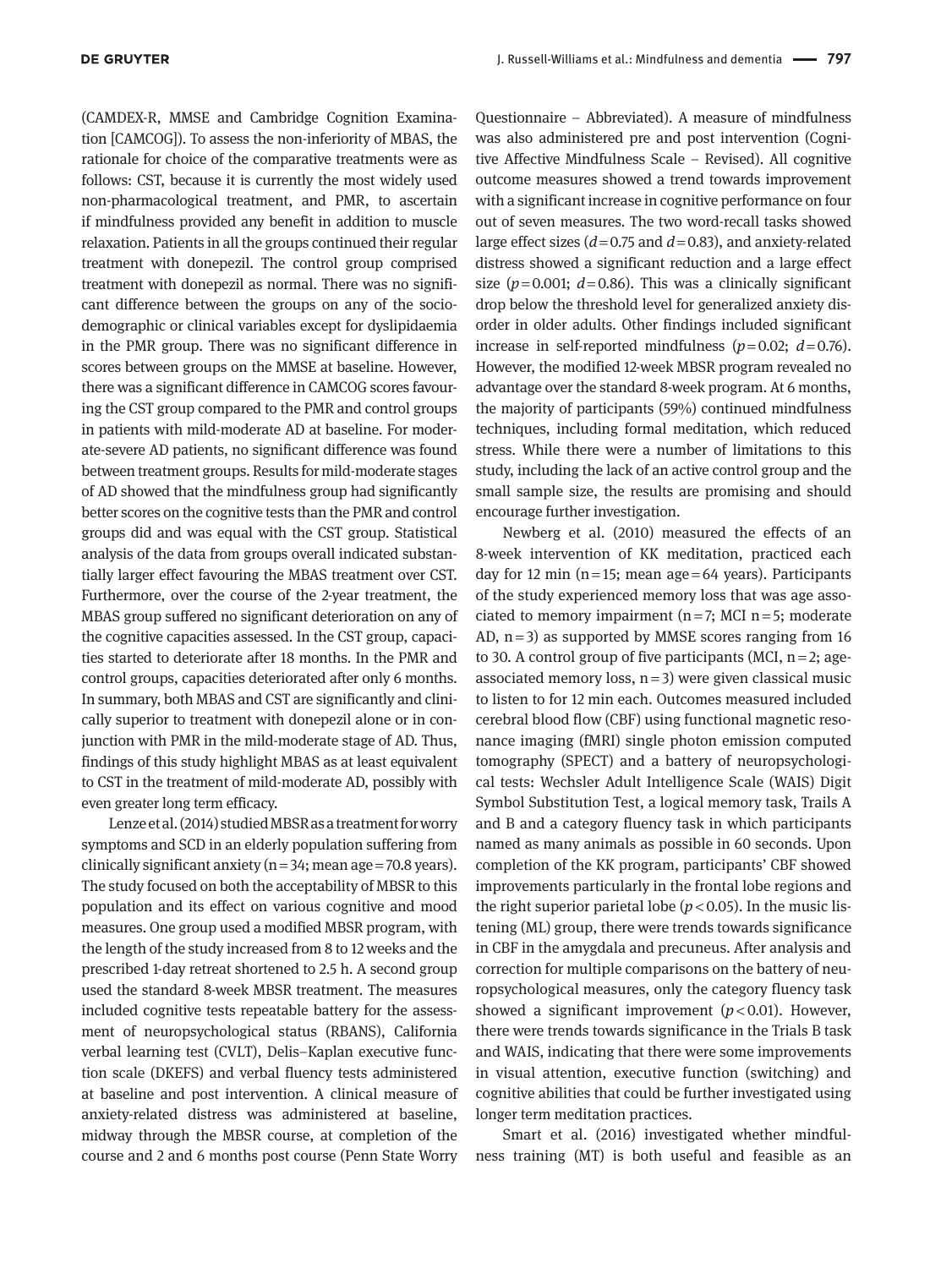early intervention for individuals with SCD. Participants included in this study comprised of two treatment groups, one of MT and one of psychoeducation (PE), each including participants with SCD and healthy controls (HCs). Participants from the HC and SCD groups intermixed for the purpose of treatment so that they were blind to their own diagnostic group. The MT condition used MBSR specifically tailored for older adults. It involved an 8-week program comprising weekly 2-h sessions and home practice facilitated by a guided CD and workbook. The PE condition used the 'Memory and Aging Program' and was a 5-week program of weekly 2-h sessions. The difference in time between the two programs was due to the optimal 'dose' as set out in the empirically validated manual for each program*.* The first hypothesis (based on previous findings by Zylowska et al., 2008; Azulay et al., 2013; Smart et al., 2014) was that MT would increase P3 eventrelated potential (ERP) amplitude measured by electroencephalography (EEG) in both HC and SCD participants. However, this increase would be more pronounced in the population with SCD because their P3 ERP would be lower at baseline. The second hypothesis attempted to measure objective behavioural performance on a Go/No Go task. Prediction of this task included MT group participants showing reduced reaction time intra-individual variability, implying a more stable moment-to-moment attention. The third hypothesis was that the MT group would show an increase in percent volume brain change in comparison to the PE group measured on a pre/post-test magnetic resonance imaging brain scan. The fourth and final hypothesis was that participants in the MT group would show an improvement in self-reported psychological function on indexes of self-efficacy, cognitive complaints and mindfulness when compared to the control group. Findings of the study revealed that on the P3 ERP measures, the SCD group showed a significant effect favouring the MT group  $(p=0.047)$ . On the other hand, there was no significant change in the HC group favouring MT or PE. In the SCD group, MT was effective to the extent that SCD participants' P3 amplitude increased to similar levels as that of the HC, showing a significant increase from baseline. Moreover, fMRI scans showed an increase in percent volume brain change in the MT group compared to the PE group  $(p=0.009)$ . No significant interaction was observed between the HC and SCD groups. The study's authors suggest that this may be from the reduction in sample size due to motion artefacts and other difficulties with data collection, resulting in a sample size of only 14 participants (SCD and HC = 7 each; MT = 8, PE = 6). To summarise the study's findings, all participants with SCD reported a decrease in cognitive complaints and an

increase in memory self-efficacy as well an increase in P3 ERPs, implying increased attention capacity. This is supported by the measure of reaction time indicating a significant effect.

Wells et al. (2013a) conducted a randomized controlled pilot study involving 14 MCI participants, aged between 55 and 90 years. Participants were randomly allocated 2:1 to an MBSR group and a control group. The groups did not differ on the baseline measure on the MMSE (mean = 27). The MBSR intervention ran for 8 weeks and involved a 2-h, once-a-week practice and one full day of mindfulness retreat. In addition, home practice of 30 min/day was encouraged (reported home practice, mean = 26 min/day). Mindfulness was defined as 'non-judgemental moment to moment awareness.' The *a priori* hypotheses based on previous research into MBSR were as follows: MBSR would increase regional functional connectivity in the area of the DMN, specifically the medial prefrontal cortex (MPFC), hippocampus and posterior cingulate cortex (PCC), and that MBSR would slow the rate of hippocampal atrophy measured by fMRI at baseline and 8 weeks.

Findings of the study included MBSR treatment significantly increasing functional connectivity in the DMN and reducing hippocampal atrophy in MCI participants. Moreover, the MBSR group showed a significant increase in functional connectivity between the PCC and bilateral MPFC and between the PCC and left hippocampus compared to the control group ( $p \le 0.005$ ). Bilateral hippocampal volume difference from baseline to follow-up trended toward significantly less atrophy for the MBSR group compared to the control group  $(p=0.07)$ . The results of the study indicated that MBSR may have a positive impact on brain areas affected in AD and MCI, in particular, the hippocampus and DMN. Due to small sample size, strong conclusions about the effect of MBSR on DMN function cannot be drawn. However, the results point in a promising direction.

Wells et al. (2013b) reports on a number of different variables that were measured in Wells et al. (2013a). Batteries of neuropsychological measures were administered to participants at baseline and 8 weeks. The tests were the Alzheimer's Disease Assessment Scale, cognitive subscale (ADAS-cog), standardized QOL and the well-being questionnaires. Semi-structured interviews were also conducted with the MBSR group. There were no significant increases in the MBSR group on any measures; however, trends towards improvement were reported in the ADAScog test. This may suggest that continuation with the program for longer than 8 weeks would result in significant improvements in aspects of cognition. Regarding the psychological findings of the study, participants reported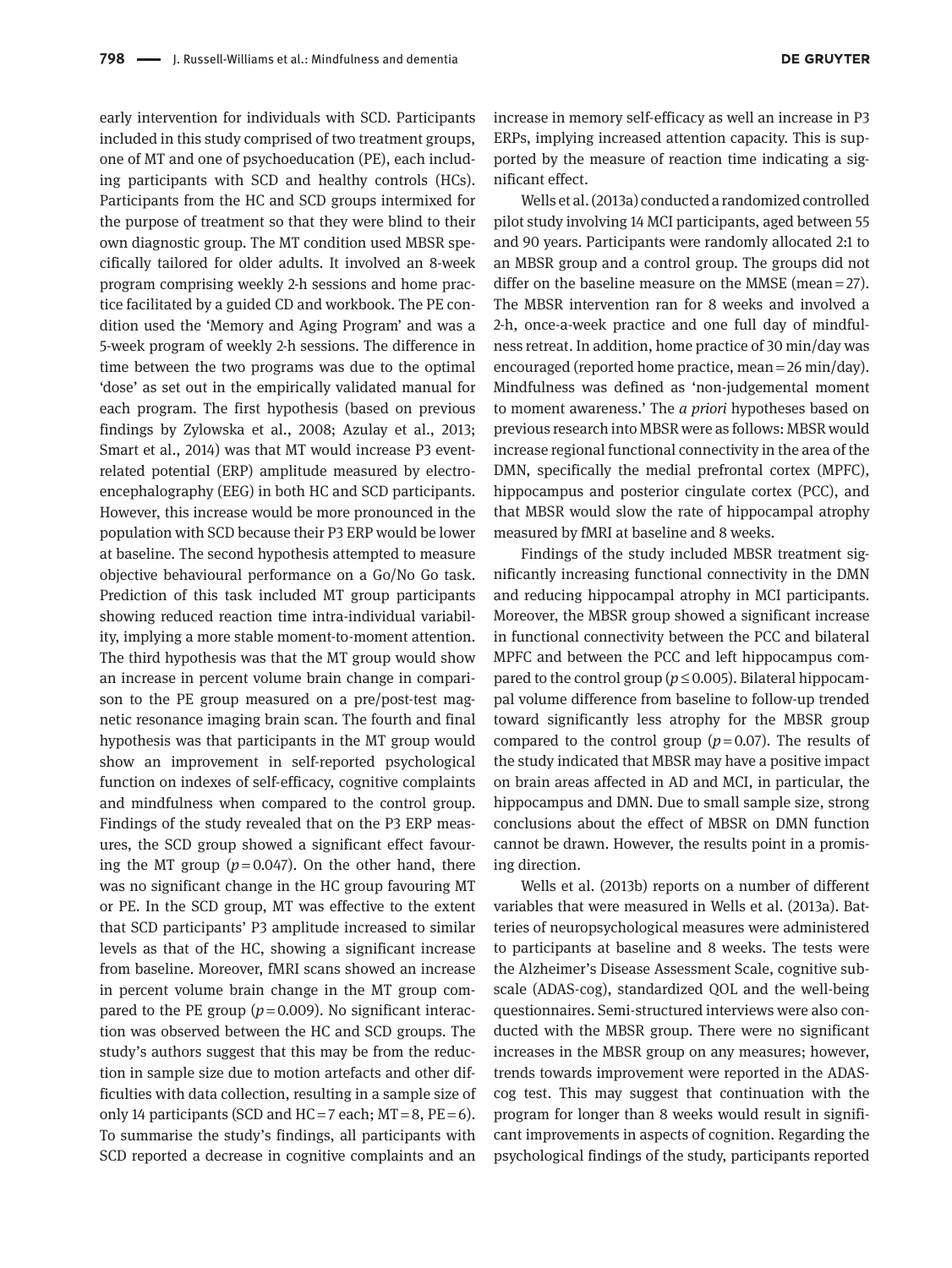enjoying the program and described improved mindfulness skills, well-being, interpersonal skills, acceptance and awareness of cognitive impairment (i.e. insight of disease).

Innes et al. (2012) conducted a pilot study investigating the effects of a KK meditation intervention on six participants diagnosed with MCI or early-stage AD. Outcomes measured were Perceived Stress Scale, Dispositional Resilience Scale, General Sleep Disturbance Scale, Profile of Mood States, Memory Functioning Questionnaire, Positive and Negative Affect Scale (PANAS), Self-Compassion Scale and blood pressure. Participants also completed a treatment expectancy questionnaire and a short exit questionnaire. The intervention involved participants completing 11 min of meditation twice a day for 8 weeks (mean meditation sessions per week = 11.14). Participants were measured at baseline and at the completion of the 8-week program. Results on the exit questionnaire revealed overall positive experiences of enjoyment in the meditation tasks, with only one cognitively impaired participant finding the practice challenging. There were significant improvements in perceived stress  $(p=0.03)$ , as well as in sleep quality  $(p=0.02)$ , retrospective memory function  $(p=0.04)$  and systolic blood pressure  $(p=0.004)$ . There was no significant improvement in PANAS, stress hardiness or self-compassion. Therefore, it could be suggested that there are varying findings in this study concerning the effect on participants after the 8-week meditation program.

Paller et al. (2015) looked at the effectiveness of an 8-week mindfulness program on patients with progressive cognitive decline (AD,  $n=9$ ; MCI,  $n=2$ ; multiple strokes,  $n=2$ ; memory complaints without clinical diagnosis,  $n=3$ ; frontotemporal dementia,  $n=1$ ) and their caregivers  $(n=20)$ . Qualitative measures included QOL in AD, Geriatric Depression Scale, Pittsburgh Sleep Quality Inventory, Beck Anxiety Inventory, Trail-Making Tests (TMTs) A and B, Repeatable Battery for the Assessment of Neuropsychological Status and a posttreatment questionnaire scale on whether the participants felt they benefited from the program. In addition, caregivers were tested on the Revised Memory Problem and Behaviour Checklist, Short-Form Health Survey and the Activities of Daily Living Questionnaire. The study also made use of an interview as a qualitative measure. Findings of the study showed statistically significant improvements in the QOL  $(p=0.002)$  of participants. Moreover, participants who initially reported sleep disturbance preintervention later experienced improved sleep  $(p=0.41)$ . However, no significant changes were found for anxiety, patient behaviour, caregiver distress, activities of daily living and caregiver

health measures. There were also no significant results in any of the cognitive tests. Of particular interest, results included a high level of perceived benefit, with 84% of participants reporting that the program was beneficial, 89% intending to continue with the mindfulness practice and 89% recommending the program. This supports results from other studies that show elders with cognitive impairment both enjoy and feel they benefit from mindfulness or meditation programs (Wells et al., 2013a,b; Lenze et al., 2014; Innes et al., 2016a,b).

Innes et al. (2016a,b) conducted an RCT to investigate the effects of two relaxation programs (KK meditation and ML). Sixty elderly patients (mean age = 60) with SCD and possible MCI participated in the study over the course of 6 months. Overall, the sample was characterised by a high prevalence of known AD risk factors (e.g. metabolic/vascular risk), with 40% having TMT-B scores in the range suggesting a high risk of conversion to MCI/ dementia. Participants were instructed to practice KK or ML for 12 min each day over a period of 12 weeks (93% adherence) and then at their discretion for the following 3 months (71% adherence). Participants were measured at baseline, 12 weeks and 26 weeks. Participants in the KK group showed significant improvements post intervention in perceived stress ( $p \le 0.01$ ; effect size [ES] = 0.6), three out of four of the constituent domains of the Mental Health component of QOL (overall significance,  $p = 0.01$ ;  $ES = 0.5$ ), mood ( $p \le 0.01$ ;  $ES = 0.9$ ), psychological wellbeing  $(p \le 0.01$ ; ES=0.6) and sleep quality  $(p=0.01)$ ; ES = 0.5). These gains were either stable or increased after 26 weeks, with the exception of sleep quality, which started to decline. In comparison, the ML group experienced significant improvements only in psychological well-being, mood and sleep quality and one of four of the constituent domains of the Mental Health component of QOL. The effect sizes observed in the KK group were all medium to large compared to the small and medium effects in the ML group. Significant differences in KK compared to ML were observed in favour of KK on measures of psychological well-being and the Mental Health component of QOL. While marginally significant results  $(p \le 0.01)$  were observed in perceived stress and mood, to summarise, KK is significantly more effective than ML in a number of key domains.

A second study by Innes et al. (2016b) examined the feasibility and acceptability of KK meditation and ML for adults with SCD using the same population as Innes et al. (2016a). The study aimed to measure recruitment and retention rates, attendance, practice adherence, treatment expectancy and patient experience of mediation. Other outcome measures were described in Innes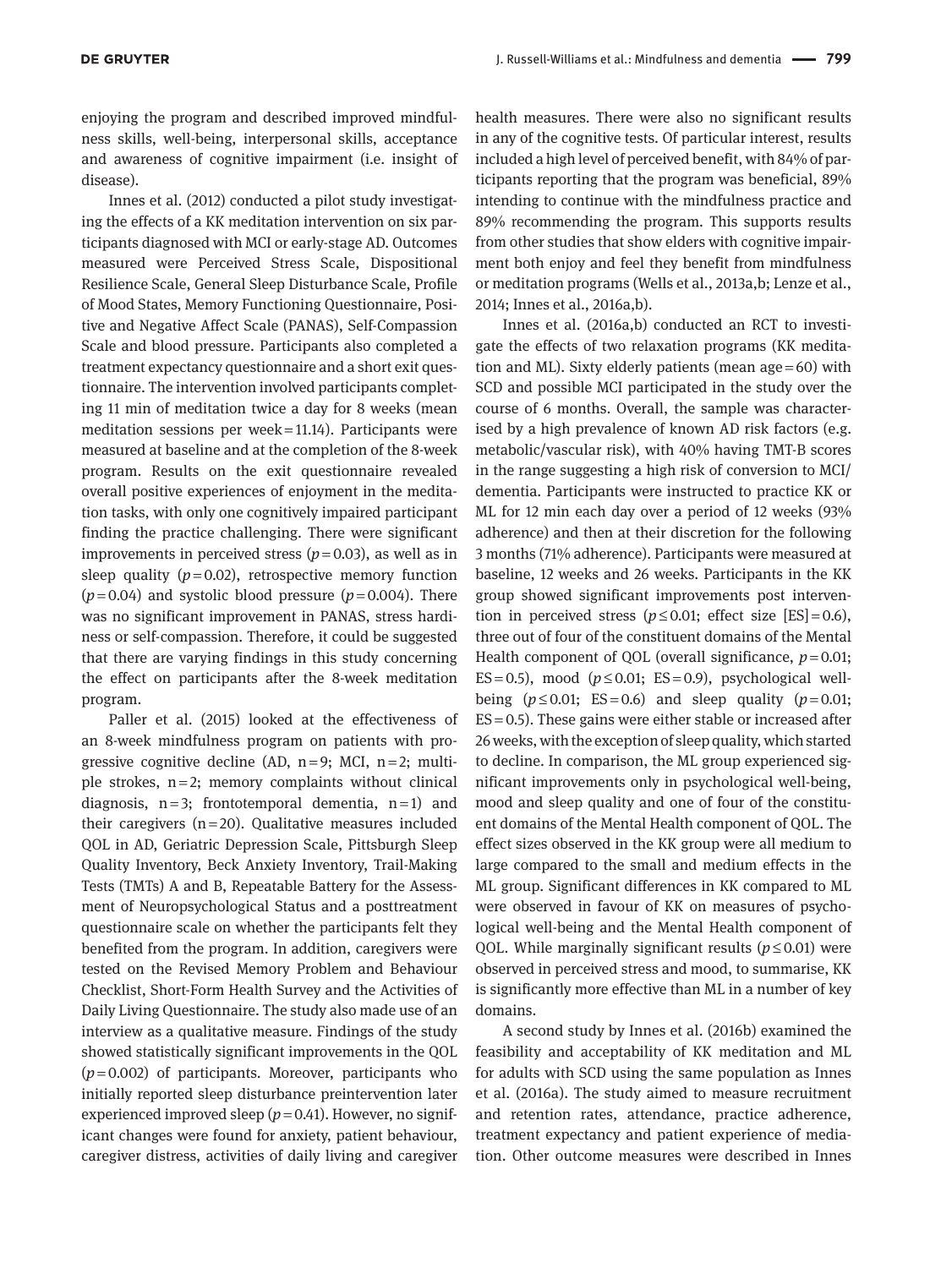et al. (2016a). Attrition rates were low, with 92% completing the 12-week program and 88% completing the full 6-month follow-up. Participant adherence was high, with the average participant attending 93% of all possible sessions in the 12-week program and completing 71% of all home practice sessions during the 3-month follow-up (mean sessions/week = 5.0). In the post-program questionnaire, 87% of the KK group and 79% of the ML group indicated likeliness to continue the practice. This percentage dropped to 57% and 76%, respectively, by the end of the 6-month follow-up. Scores from an openended post-intervention questionnaire showed that most participants in the KK group found the program relaxing, calming, peaceful or uplifting (74%; compared to the ML group, 52%) and were either likely or very likely to continue the practice (87%, compared to 79%). Therefore, this study supports both the feasibility and acceptability of meditation and ML as interventions for an elderly population with memory complaints.

## **Discussion**

The current review examined the use and benefits of meditation in the AD literature. Ten studies involving meditation, either mindfulness or KK, as treatments for negative, cognitive, emotional and QOL outcomes for AD, MCI and SCD patients were identified. The review discussed the relationship between these two types of meditation (mindfulness and KK), cognition and stress. Of the six studies that measured the cognitive effects of meditation on these conditions, four had significant findings (Newberg et al., 2010; Lenze et al., 2014; Quintana-Hernández et al., 2016; Smart et al., 2016), while the other two studies had findings that trended towards significance. Possible justification for the insignificant findings of these two studies follows. Wells et al.'s (2013a,b) main aim was to measure percent volume brain difference and was not sufficiently powered to detect cognitive effects, and Paller et al.'s (2015) main aim was to test the effects of mindfulness on overall QOL.

The only published LRCT investigating the effects of meditation on cognitive capacities of AD patients was Quintana-Hernández et al. (2016). This study demonstrated that a meditation intervention based on MBSR and KK (MBAS) was able to meaningfully delay deterioration of cognitive capacities in people with mild to moderate AD. In contrast to previous studies designed as pilot studies or feasibility tests, this study was a longitudinal, non-inferiority RCT, run over a 2-year period. Participant sample sizes used also allowed for all experimental groups

to be powered in order to detect changes in cognitive capacities (if present) (Baer, 2003). To our knowledge, this study was the first of its kind in the field of mindfulness and mediation-based research on AD patients. Findings of the study emphasise MBAS as a treatment for the loss of cognitive capacities in AD as statistically non-inferior with substantially larger effect size than cognitive stimulation, which is currently the most commonly prescribed nonpharmacological AD intervention. Over the 2-year period of the study, MBAS effectively prevented the deterioration of cognitive capacities. The effectiveness of MBAS in preventing cognitive deterioration was compared to the dramatic deterioration of capacities in treatment using PMR or pharmacological drugs (donepezil).

A number of the studies reviewed in the present paper provide physiological evidence supporting why meditation may be effective in the maintenance of cognitive capacities in AD. Previous studies into the changes that take place within the brain of healthy meditators have shown that this population has greater hippocampal volume than HCs (Luders et al., 2011; Luders, 2014) and show changes in the DMN (Brewer et al., 2011; Jang et al., 2011; Taylor et al., 2013). Wells and colleagues (2013) were able to replicate such finding in a population with MCI by reporting mindfulness as increasing functional connectivity in the DMN and a trend towards a significant reduction in hippocampal atrophy. In addition, Newberg et al. (2010) found that people with subjective memory decline (53% with AD or MCI) who practiced KK for 8 weeks had significantly improved CBF within the frontal lobe and right superior parietal lobe. This included trends towards significance in a number of other regions when compared to an ML group. Interestingly, the ML group showed a trend towards significant improvements in CBF in the amygdala and precuneus, suggesting the effectiveness of ML in individuals with subjective memory decline. Moreover, Paller et al. (2015) found that mindfulness increases attention as measured by P3-related activity, especially in patients with compromised attention capacity. Although these three studies are small and exploratory in nature, they report findings that indicate an emerging theoretical framework. As such, they may help to describe why mindfulness and meditation have a positive effect on the maintenance of cognitive capacities of SCD, MCI, dementia and AD patients.

## **Stress and meditation**

As discussed above, stress speeds the progression of AD pathology (e.g. Gianaros et al., 2007; Katz et al., 2016).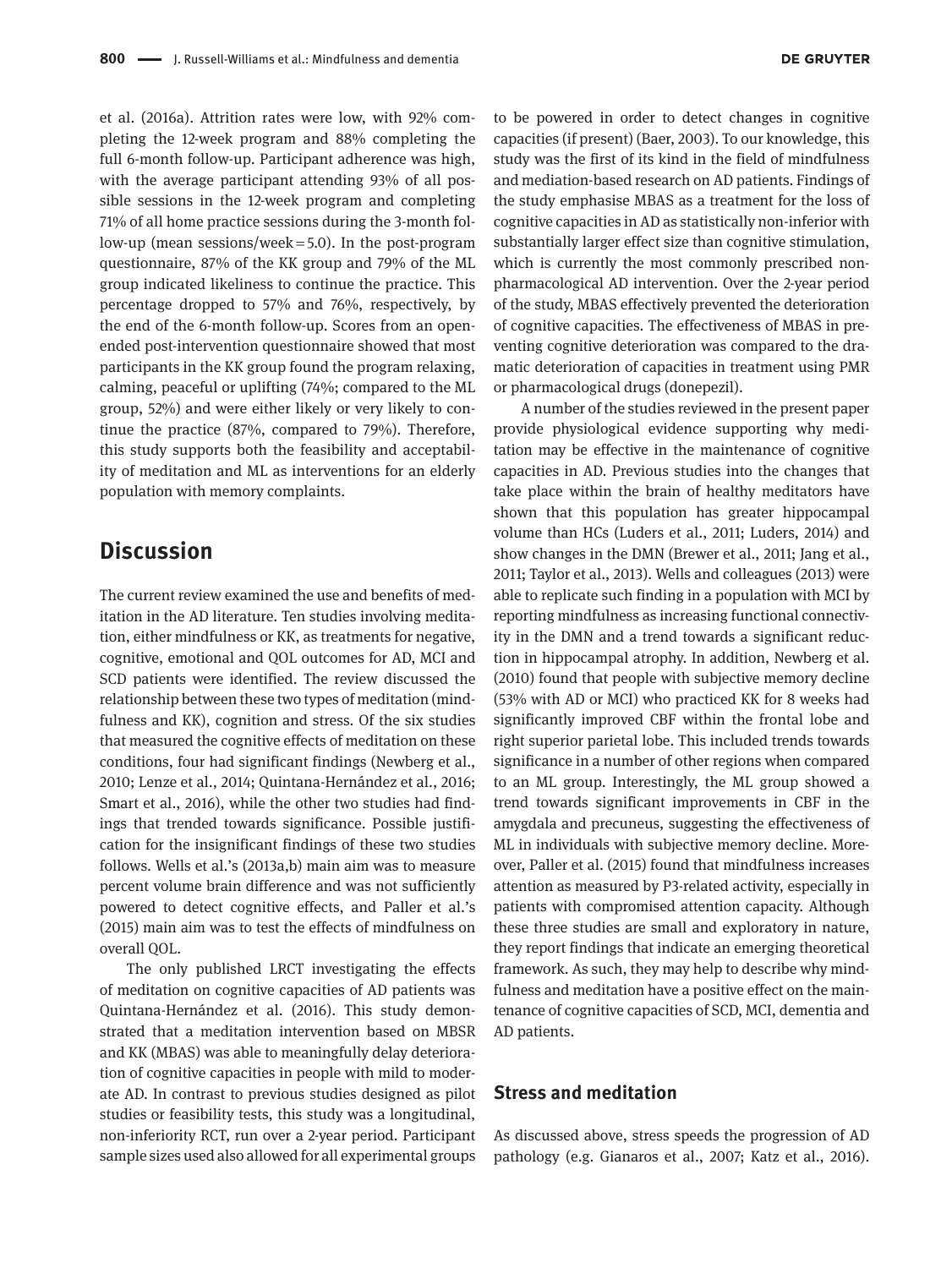Thus, by managing stress, the implications and progression of AD can be improved (e.g. Lenze et al., 2014). In support of such conclusion, KK meditation was reported to improve stress, sleep and memory, as well as systolic blood pressure, in MCI individuals (Innes et al., 2012). Similarly, individuals with cognitive impairment involved in mindfulness programs also experienced improvements in sleep and QOL (Paller et al., 2015). Using ML and KK meditation methods, patients with SCD and possible MCI also reported improved stress, QOL, well-being and sleep, with participants in the KK group showing greater gains in these measures than those in ML (Innes et al., 2016a,b).

The speed of deterioration in cognitive capacities of AD patients is exacerbated by psychological factors, in particular depression (Cherbuin et al., 2015) and stress (Wilson et al., 2011). Previous studies of mindfulness as a treatment for these conditions in other populations have shown that it is effective (Grossman et al., 2004; Hofmann et al., 2010; Innes and Selfe, 2014). The studies reviewed in the current paper further support such findings and demonstrate that mindfulness could be applicable to SCD, MCI, dementia and AD patients as disease management methods.

Four of the currently reviewed studies examined the emotional well-being of patients by measuring depression, worry, perceived stress and mood. Patients who underwent an 8-week mindfulness or KK intervention showed significant reduction in depression (Paller et al., 2015) and worry (Lenze et al., 2014) as well as an increase in positive mood (Innes et al., 2016b). A significant reduction in perceived stress was also found in two other studies (Innes et al., 2012, 2016b). Where QOL and sleep quality were measured, all but one study reported a significant increase in improvement (Innes et al., 2012, 2016b; Paller et al., 2015). The only study to not have a significant finding was Wells et al. (2013b), which was underpowered to accurately detect such an effect.

In three studies that specifically measured the acceptability and feasibility of mindfulness or KK on older populations with SCD, MCI and AD, positive responses were apparent. Innes et al. (2016a) found that 74% of participants found KK to be a positive experience (e.g. relaxing, calming, peaceful or uplifting), and on average, participants attended over 90% of scheduled sessions. Such results support an earlier study that found 90% of participants reported the 8-week meditation intervention to be an overall positive experience (Innes et al., 2012). Moreover, in two studies, 59% and 57% of participants (respectively) reported continued use of the mindfulness techniques after a period of 6 months and found it useful in reducing stress (Lenze et al., 2014; Innes et al., 2016b).

Overall, these results suggest that the two types of meditation in the studies reviewed are acceptable and enjoyable experiences of target populations with MCI, dementia, SCD and AD.

#### **Limitations**

There are two main limitations in the studies reviewed. First, results showing positive treatment effects are indicative and not conclusive due to small sample sizes involved in the majority of the reviewed studies. Such limitation is widely acknowledged by the study authors and is accompanied by a call for larger longitudinal controlled trials to establish clear causation such as that undertaken by Quintana-Hernández et al. (2016). Given that the field of research into the use of meditation as a treatment for AD, MCI and SCD is relatively new, small pilot and feasibility studies provide important groundwork. It is hoped that after the positive finding by Quintana-Hernández et al. (2016), more LRCT studies will be undertaken to test the validity of current findings.

A second limitation identified in the reviewed studies is that outcome data have been measured using a wide array of different instruments. As such, drawing firm conclusions from the cumulative results becomes difficult. In addition, most studies measured the effects of meditation after a relatively short, 8-week intervention. Quintana-Hernández et al. (2016) showed that this timeframe may not be sensitive enough to detect the full cognitive effects of a meditation intervention. This is supported by a number of studies showing increases in cognitive capacities trending towards significance (Wells et al., 2013a,b; Paller et al., 2015). Therefore, meditational approaches towards treating AD may need a longer period of time to take effect in improving cognition, although they seem to improve emotional wellbeing (e.g. stress) at a faster rate.

#### **Suggestions for future research**

Additional studies are required to test the effect of meditation on AD and MCI, in particular, as they present a serious burden on patients and the community (e.g. caregivers). The robust findings by Quintana-Hernández et al. (2016) suggest that further LRCTs should be undertaken to test different types of meditation (MBAS, KK and MBSR) as an effective complimentary frontline treatment to donepezil for the cognitive deficits experience by AD patients. The authors suggest that an ideal study might compare MBAS,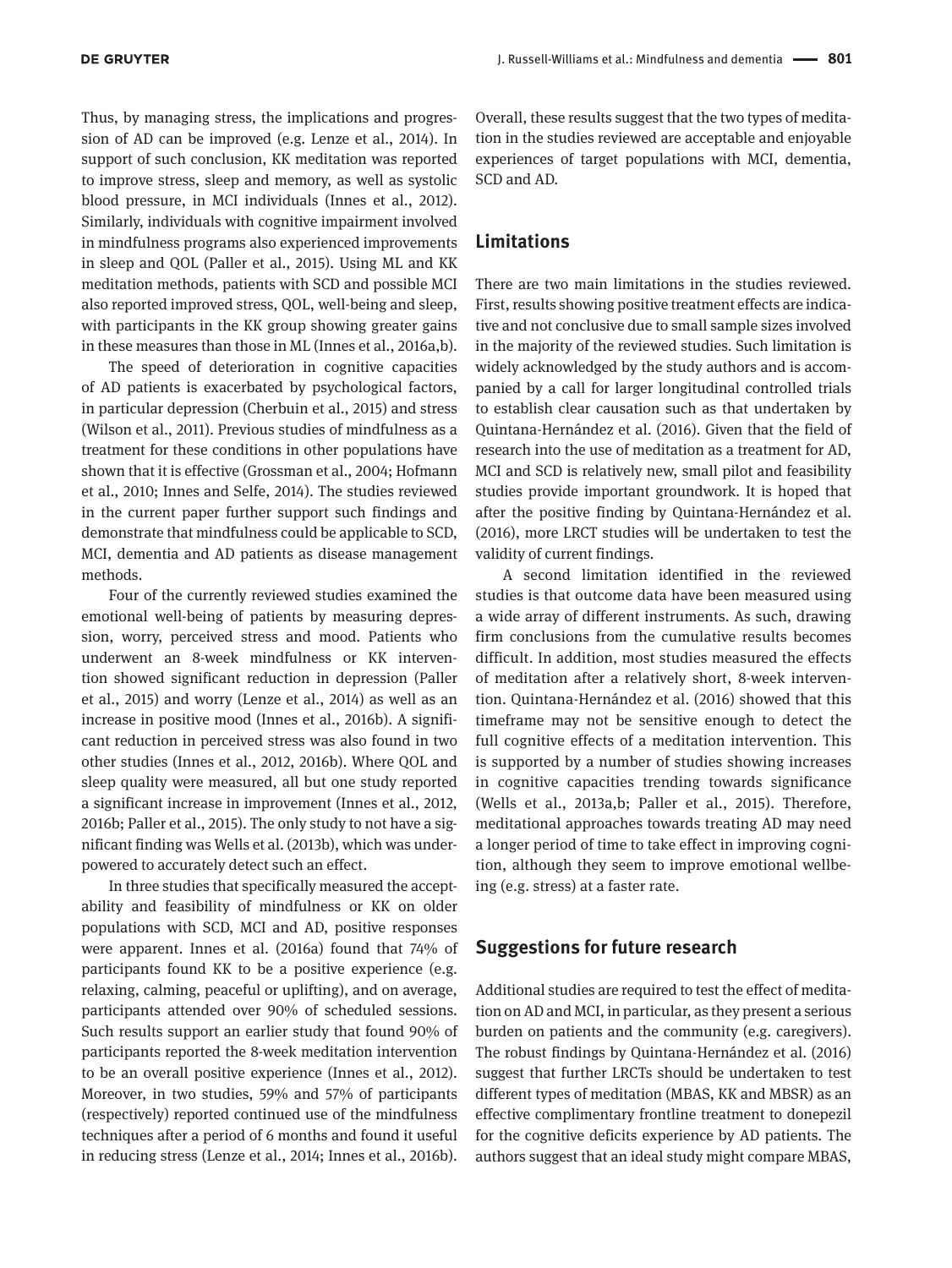CST and ML to each other and, treatment as normal, using cognitive, QOL and mood measures.

As an implication, it would also be of interest to further study differences in the activation of various brain regions between different treatments of meditation. As these treatments have all been shown to be beneficial to some extent in the reviewed studies, such future implication would be ethically appropriate and would provide a standard of comparison to evaluate the best current NPI available for SCD, MCI and AD patients.

# **References**

- Alzheimer's Association. (2016). Basics of Alzheimer's disease: what it is and what you can do. Retrieved from [http://www.alz.](http://www.alz.org/national/documents/brochure_basicsofalz_low.pdf) [org/national/documents/brochure\\_basicsofalz\\_low.pdf](http://www.alz.org/national/documents/brochure_basicsofalz_low.pdf).
- Alzheimer's Association. (2017). Medications for memory loss. Retrieved from: [http://www.alz.org/alzheimers\\_disease\\_](http://www.alz.org/alzheimers_disease_standard_prescriptions.asp#cholinesterase) [standard\\_prescriptions.asp#cholinesterase](http://www.alz.org/alzheimers_disease_standard_prescriptions.asp#cholinesterase).
- Alzheimer's Disease International. (2015). World Alzheimer Report 2015: The Global Impact of Dementia. Retrieved from: [https://](https://www.alz.co.uk/research/WorldAlzheimerReport2015.pdf) [www.alz.co.uk/research/WorldAlzheimerReport2015.pdf.](https://www.alz.co.uk/research/WorldAlzheimerReport2015.pdf)
- Archer, N., Brown, R.G., Reeves, S., Nicholas, H., Boothby, H., and Lovestone, S. (2009). Midlife Neuroticism and the age of onset of Alzheimer's disease. Psychol. Med. *39*, 665–673.
- Australian Bureau of Statistics. (2014). Causes of death, Australia, 2014.
- Azulay, J., Smart, C.M., Mott, T., and Cicerone, K.D. (2013). A pilot study examining the effect of mindfulness-based stress reduction on symptoms of chronic mild traumatic brain injury/postconcussive syndrome. J. Head Trauma Rehabil. *28*, 323–331.
- Baer, R.A. (2003). Mindfulness training as a clinical intervention: a conceptual and empirical review. Clin. Psychol. Sci. Pract. *10*, 125–143.
- Berk, L., van Boxtel, M., and van Os, J. (2016). Can mindfulnessbased interventions influence cognitive functioning in older adults? A review and considerations for future research. Aging Ment. Health *0*, 1–8. [https://doi.org/10.1080/13607863.2016.](https://doi.org/10.1080/13607863.2016.1247423) [1247423](https://doi.org/10.1080/13607863.2016.1247423).
- Bremner, J.D., Randall, P., Vermetten, E., Staib, L., Bronen, R.A., Mazure, C., Capelli, S., McCarthy, G., Innis, R.B., and Charney, D.S. (1997). Magnetic resonance imaging-based measurement of hippocampal volume in posttraumatic stress disorder related to childhood physical and sexual abuse – a preliminary report. Biol. Psychiatry *41*, 23–32.
- Brewer, J.A., Worhunsky, P.D., Gray, J.R., Tang, Y.-Y., Weber, J., and Kober, H. (2011). Meditation experience is associated with differences in default mode network activity and connectivity. Proc. Natl. Acad. Sci. USA *108*, 20254–20259.
- Brown, L., Hansnata, E., and La, H.A. (2017). Economic cost of dementia in Australia. Alzheimer's Australia, Canberra.
- Brunson, K.L., Kramár, E., Lin, B., Chen, Y., Colgin, L.L., Yanagihara, T.K., Lynch, G., and Baram, T.Z. (2005). Mechanisms of lateonset cognitive decline after early-life stress. J. Neurosci. *25*, 9328–9338.
- Buchanan, T.W., al'Absi, M., and Lovallo, W.R. (1999). Cortisol fluctuates with increases and decreases in negative affect. Psychoneuroendocrinology *24*, 227–241.
- Campbell, S. and MacQueen, G. (2004). The role of the hippocampus in the pathophysiology of major depression. J. Psychiatry Neurosci. *29*, 417–426.
- Carballedo, A., Lisiecka, D., Fagan, A., Saleh, K., Ferguson, Y., Connolly, G., Meaney, J., and Frodl, T. (2012). Early life adversity is associated with brain changes in subjects at family risk for depression. World J. Biol. Psychiatry *13*, 569–578.
- Chang, Y.P., Yang, C.H., Chou, M.C., Chen, C.H., and Yang, Y. H. (2015). Clinical compliance of donepezil in treating Alzheimer's disease in Taiwan. Am. J. Alzheimers Dis. Other Demen. *30*, 346–351.
- Cherbuin, N., Kim, S., and Anstey, K.J. (2015). Dementia risk estimates associated with measures of depression: a systematic review and meta-analysis. BMJ Open 2015;5:e008853. doi: 10.1136/ bmjopen-2015-008853.
- Cohen, R.A., Grieve, S., Hoth, K.F., Paul, R.H., Sweet, L., Tate, D., Gunstad, J., Stroud, L., McCaffery, J., Hitsman, B., et al. (2006). Early life stress and morphometry of the adult anterior cingulate cortex and caudate nuclei. Biol. Psychiatry *59*, 975–982.
- Davis, E.P., Glynn, L.M., Waffarn, F., and Sandman, C.A. (2011). Prenatal maternal stress programs infant stress regulation. J. Child Psychol. Psychiatry *52*, 119–129.
- de Kloet, E.R., Oitzl, M.S., and Joels, M. (1999). Stress and cognition: are corticosteroids good or bad guys? A synthesis of behavioural, electrophysiological and molecular studies that assesses the complexity of corticosterone-memory interactions, providing insight into how stress enhances and impairs memory. Trends Neurosci. *22*, 422–426.
- Duman, R.S. (2002). Pathophysiology of depression: the concept of synaptic plasticity. Eur. Psychiatry *17*, 306–310.
- Field, T. (2011). Prenatal depression effects on early development: a review. Infant Behav. Dev. *34*, 1–14.
- Fox, K.C.R., Nijeboer, S., Dixon, M.L., Floman, J.L., Ellamil, M., Rumak, S.P., Sedlmeier, P., and Christoff, K. (2014). Is meditation associated with altered brain structure? A systematic review and meta-analysis of morphometric neuroimaging in meditation practitioners. Neurosci. Biobehav. Rev. *43*, 48–73.
- Frodl, T. and O'Keane, V. (2013). How does the brain deal with cumulative stress? A review with focus on developmental stress, HPA axis function and hippocampal structure in humans. Neurobiol. Dis. *52*, 24–37.
- Frodl, T., Reinhold, E., Koutsouleris, N., Reiser, M., and Meisenzahl, E.M. (2010). Interaction of childhood stress with hippocampus and prefrontal cortex volume reduction in major depression. J. Psychiatr. Res. *44*, 799–807.
- Gard, T., Hölzel, B.K., and Lazar, S.W. (2014). The potential effects of meditation on age-related cognitive decline: a systematic review. Ann. N. Y. Acad. Sci. *1307*, 89–103.
- Gianaros, P.J., Jennings, J.R., Sheu, L.K., Greer, P.J., Kuller, L.H., and Matthews, K.A. (2007). Prospective reports of chronic life stress predict decreased grey matter volume in the hippocampus. Neuroimage, *35*, 795–803.
- Golier, J.A., Yehuda, R., De Santi, S., Segal, S., Dolan, S., and de Leon, M.J. (2005). Absence of hippocampal volume differences in survivors of the Nazi Holocaust with and without posttraumatic stress disorder. Psychiatry Res. *139*, 53–64.
- Gurvits, T.V., Shenton, M.E., Hokama, H., Ohta, H., Lasko, N.B., Gilbertson, M.W., Orr, S.P., Kikinis, R., Jolesz, F.A., McCarley,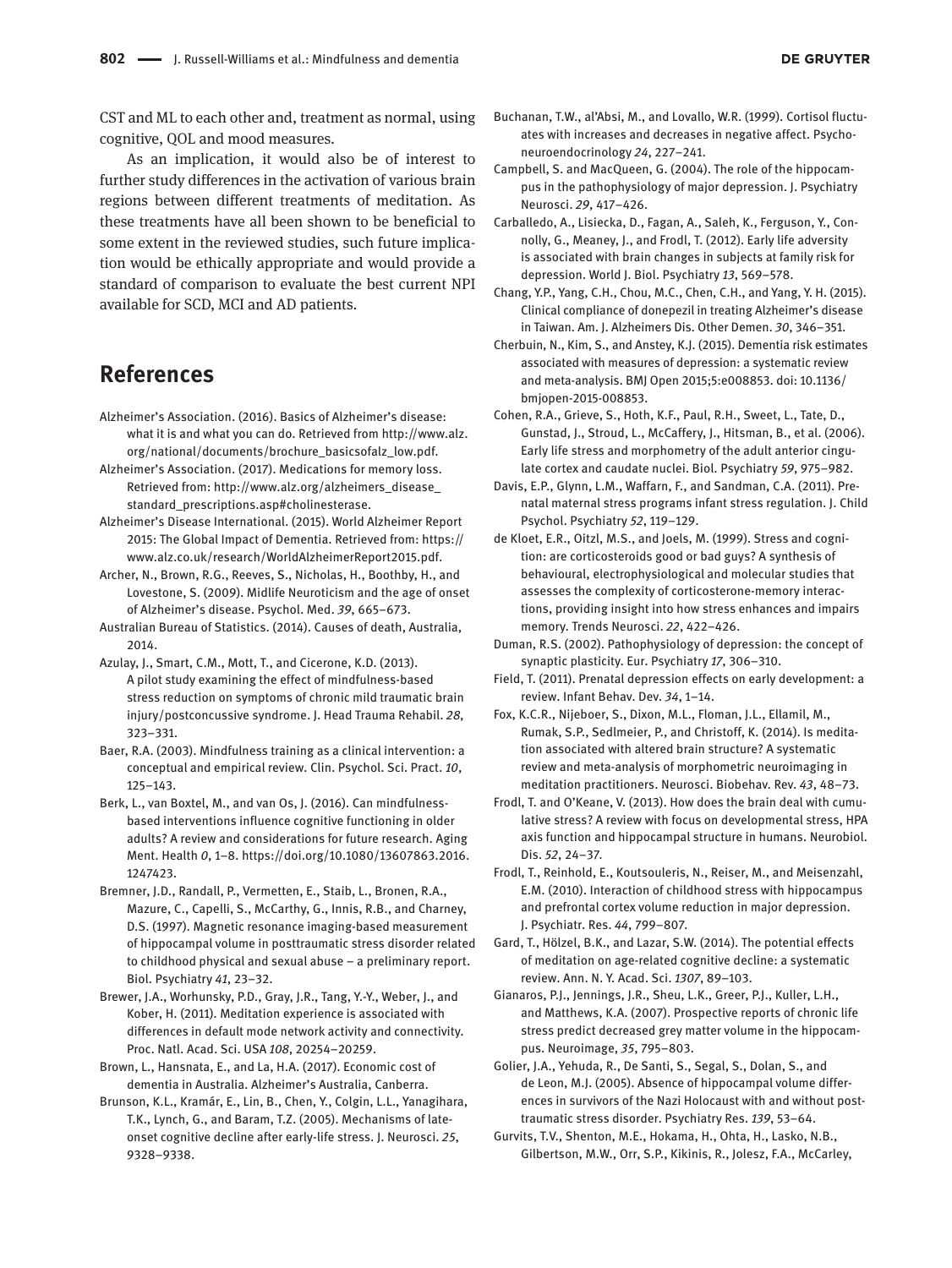R.W., et al. (1996). Magnetic resonance imaging study of hippocampal volume in chronic, combat-related posttraumatic stress disorder. Biol. Psychiatry *40*, 1091–1099.

Greicius, M.D., Srivastava, G., Reiss, A.L., and Menon, V. (2004). Default-mode network activity distinguishes Alzheimer's disease from healthy aging: Evidence from functional MRI. Proc. Natl. Acad. Sci. USA *101*, 4637–4642.

Grossman, P., Niemann, L., Schmidt, S., and Walach, H. (2004). Mindfulness-based stress reduction and health benefits: a meta-analysis. J. Psychosom. Res. *57*, 35–43.

Hofmann, S.G., Sawyer, A.T., Witt, A.A., and Oh, D. (2010). The effect of mindfulness-based therapy on anxiety and depression: a meta-analytic review. J. Consult. Clin. Psychol. *78*, 169–183.

Hölzel, B.K., Carmody, J., Vangel, M., Congleton, C., Yerramsetti, S.M., Gard, T., and Lazar, S.W. (2011). Mindfulness practice leads to increases in regional brain gray matter density. Psychiatry Res. Neuroimaging *191*, 36–43.

Innes, K.E. and Selfe, T.K. (2014). Meditation as a therapeutic intervention for adults at risk for Alzheimer's disease – potential benefits and underlying mechanisms. Front. Psychiatry, *5*. 40.

Innes, K.E., Selfe, T.K., Brown, C.J., Rose, K.M., and Thompson-Heisterman, A. (2012). The effects of meditation on perceived stress and related indices of psychological status and sympathetic activation in persons with Alzheimer's disease and their caregivers: a pilot study. Evid. Based Complement. Alternat. Med. *2012*, e927509.

Innes, K.E., Selfe, T.K., Khalsa, D.S., and Kandati, S. (2016a). A randomized controlled trial of two simple mind-body programs, Kirtan Kriya meditation and music listening, for adults with subjective cognitive decline: feasibility and acceptability. Complement. Ther. Med. *26*, 98–107.

Innes, K.E., Selfe, T.K., Khalsa, D.S., and Kandati, S. (2016b). Effects of meditation versus music listening on perceived stress, mood, sleep, and quality of life in adults with early memory loss: a pilot randomized controlled trial. J. Alzheimers Dis. *52*, 1277–1298.

Jang, J.H., Jung, W.H., Kang, D.-H., Byun, M.S., Kwon, S.J., Choi, C.-H., and Kwon, J.S. (2011). Increased default mode network connectivity associated with meditation. Neurosci. Lett. *487*, 358–362.

Kabat-Zinn, J. (1982). An outpatient program in behavioral medicine for chronic pain patients based on the practice of mindfulness meditation: theoretical considerations and preliminary results. Gen. Hosp. Psychiatry *4*, 33–47.

Kabat-Zinn, J. (1990). Full Catastrophe Living: Using the Wisdom of Your Body and Mind to Face Stress, Pain, and Illness (New York: Delta Books).

Katz, M.J., Derby, C.A., Wang, C., Sliwinski, M.J., Ezzati, A., Zimmerman, M.E., Zwerling, J.L., and Lipton, R.B. (2016). Influence of perceived stress on incident amnestic mild cognitive impairment: Results from the Einstein Aging Study. Alzheimer Dis. Assoc. Disord *30*, 93–98.

Khalsa, D.S. (2015). Stress, meditation, and Alzheimer's disease prevention: where the evidence stands. J. Alzheimers Dis. *48*,  $1 - 12$ .

Kim, J.J. and Yoon, K.S. (1998). Stress: metaplastic effects in the hippocampus. Trends Neurosci. *21*, 505–509.

Kim, J.J. and Diamond, D.M. (2002). The stressed hippocampus, synaptic plasticity and lost memories. Nat. Rev. Neurosci. *3*, 453.

Larouche, E., Hudon, C., and Goulet, S. (2015). Potential benefits of mindfulness-based interventions in mild cognitive impairment and Alzheimer's disease: an interdisciplinary perspective. Behav. Brain Res. *276*, 199–212.

Lenze, E.J., Hickman, S., Hershey, T., Wendleton, L., Ly, K., Dixon, D., Doré, P., and Wetherell, J.L. (2014). Mindfulness-based stress reduction for older adults with worry symptoms and co-occurring cognitive dysfunction. Int. J. Geriatr. Psychiatry *29*, 991–1000.

Luders, E. (2014). Exploring age-related brain degeneration in meditation practitioners. Ann. N. Y. Acad. Sci. *1307*, 82–88.

Luders, E., Clark, K., Narr, K.L., and Toga, A.W. (2011). Enhanced brain connectivity in long-term meditation practitioners. Neuroimage *57*, 1308–1316.

Lupien, S.J., Wilkinson, C.W., Briere, S., Menard, C., Ng Ying Kin, N.M., and Nair, N.P. (2002). The modulatory effects of corticosteroids on cognition: studies in young human populations. Psychoneuroendocrinology *27*, 401–416.

McEwen, B.S. (2000). Effects of adverse experiences for brain structure and function. Biol. Psychiatry *48*, 721–731.

McEwen, B.S. and Sapolsky, R.M. (1995). Stress and cognitive function. Curr. Opin. Neurobiol. *5*, 205–216.

Mesulam, M.-M. (1983). The functional anatomy and hemispheric specialization for directed attention: the role of the parietal lobe and its connectivity. Trends Neurosci. *6*, 384–387.

Newberg, A.B., Wintering, N., Khalsa, D.S., Roggenkamp, H., and Waldman, M.R. (2010). Meditation effects on cognitive function and cerebral blood flow in subjects with memory loss: a preliminary study. J. Alzheimers Dis. *20*, 517–526.

Newberg, A.B., Serruya, M., Wintering, N., Moss, A.S., Reibel, D., and Monti, D.A. (2014). Meditation and neurodegenerative diseases. Ann. NY Acad. Sci. *1307*, 112–123.

Nima, A.A., Rosenberg, P., Archer, T., and Garcia, D. (2013). Anxiety, affect, self-esteem, and stress: mediation and moderation effects on depression. PLoS One *8*, e73265.

Paller, K.A., Creery, J.D., Florczak, S.M., Weintraub, S., Mesulam, M.-M., Reber, P.J., Kiragu, J., Rooks, J., Safron, A., Morhardt D., et al. (2015). Benefits of mindfulness training for patients with progressive cognitive decline and their caregivers. Am. J. Alzheimers Dis. Other Demen. *30*, 257–267.

Petersen, R.C., Doody, R., Kurz, A., Mohs, R.C., Morris, J.C., Rabins, P.V., Ritchie, K., Rossor, M., Thal, L., and Winblad, B. (2001). Current concepts in mild cognitive impairment. Arch. Neurol. *58*, 1985–1992.

Phelps, E.A. (2004). Human emotion and memory: interactions of the amygdala and hippocampal complex. Curr. Opin. Neurobiol. *14*, 198–202.

Quintana-Hernández, D.J., Miró-Barrachina, M.T., Ibáñez-Fernández, I.J., Pino, A.S., Quintana-Montesdeoca, M.P., Rodríguez-de Vera, B., Morales-Casanova, D., Pérez-Vieitez Mdel, C., Rodríguez-García, J., and Bravo-Caraduje, N. (2016). Mindfulness in the maintenance of cognitive capacities in Alzheimer's disease: a randomized clinical trial. J. Alzheimers Dis. *50*, 217–232.

Santina, P.D. (1997). The Tree of Enlightenment (Taipei: The Corporate Body of the Buddha Education Foundation).

Saxe, R. and Kanwisher, N. (2003). People thinking about thinking people: the role of the temporo-parietal junction in "theory of mind." Neuroimage *19*, 1835–1842.